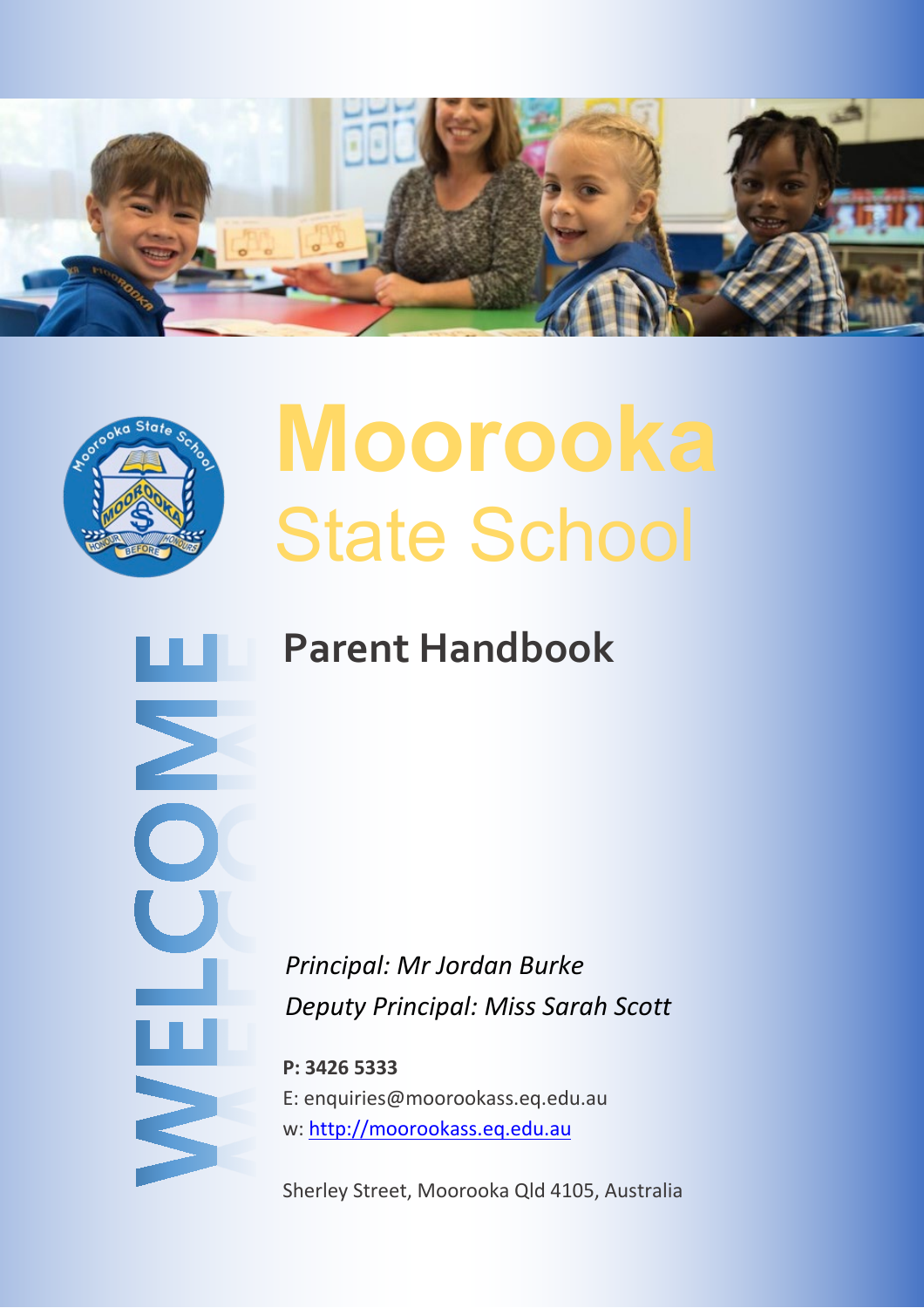## **Table of Contents**

| Queensland School Holidays and Student free days  5          |  |
|--------------------------------------------------------------|--|
|                                                              |  |
|                                                              |  |
|                                                              |  |
|                                                              |  |
|                                                              |  |
|                                                              |  |
|                                                              |  |
|                                                              |  |
|                                                              |  |
|                                                              |  |
|                                                              |  |
| Contributions, fees, fundraising, and money collection 9     |  |
|                                                              |  |
|                                                              |  |
|                                                              |  |
|                                                              |  |
|                                                              |  |
|                                                              |  |
|                                                              |  |
|                                                              |  |
| Meetings with teaching staff and / or the leadership team 13 |  |
|                                                              |  |
|                                                              |  |
| Website, Schoolzine, Facebook and Newsletter 14              |  |
|                                                              |  |
|                                                              |  |
|                                                              |  |
|                                                              |  |
|                                                              |  |
|                                                              |  |
|                                                              |  |
|                                                              |  |
|                                                              |  |
|                                                              |  |
|                                                              |  |
|                                                              |  |
|                                                              |  |
| Management of AnaphalaxisPolicy and Procedures  19           |  |
|                                                              |  |
|                                                              |  |
|                                                              |  |
| Strategies to encourage appropriate behaviour  23            |  |
| Strategies for managing INAPPROPRIATE behaviour23            |  |
|                                                              |  |
|                                                              |  |
|                                                              |  |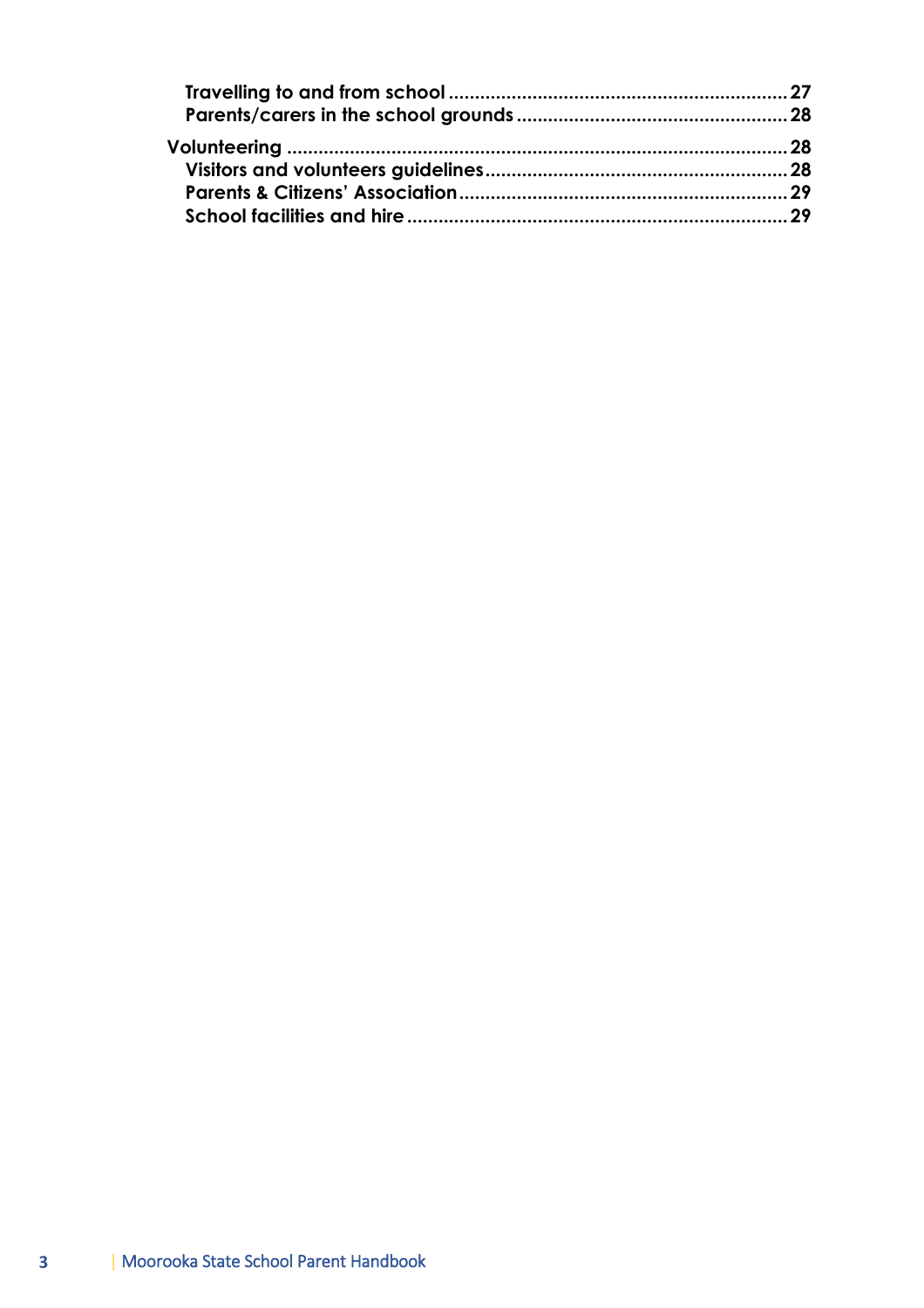## <span id="page-3-0"></span> $\mathcal{M}$  state  $\mathcal{M}$  state  $\mathcal{M}$ Principal's Welcome

## <span id="page-3-1"></span>Welcome to Moorooka State School

Moorooka State School is a wonderful school where great things happen each and every day. Everywhere you look around our school you will see smiling faces and feel the joy of our students as they learn and grow. Our children are supported to thrive at Moorooka State School and we know that you will be so pleased that your children are part of this community.

Moorooka State School offers your children a well-balanced curriculum. We have developed literacy and numeracy programs which enrich the learning outcomes of all our students. While our NAPLAN results have continued to strengthen, we feel that it is even more important that our students are experiencing growth in their overall teaching and learning process. Our students are committed and enthusiastic learners who live and learn by the values of collaboration, curiosity, resilience and growth through challenge. They are outstanding! When you visit our school you will see first-hand how the variety of learning environments we have enables our staff to ensure students are actively involved in their learning.

Our facilities are fantastic. We have welcoming classrooms, a huge hall including a music and instrumental room, library, visual arts room, several play areas, a swimming pool and extensive outdoor learning areas.

Staff and students have access to a range of interactive and digital devices to support learning in a globally interactive world. Our school is well equipped with interactive TVs, laptops for students, desktops in classrooms and iPads for use in classrooms. Our students and staff access these at different times and in different ways to support the learning needs of our students.

We implement learning programs using the Australian Curriculum, with our current school priorities focused on improving the literacy of every student through high quality explicit instruction. While our focus is on teaching and learning, we continue to place our students' mental health and wellbeing at the forefront of everything we do. We have high expectations of student behaviour and school uniform, which creates a strong sense of belonging, school pride and a safe learning environment for all of our students.

The highlight of my day is my interactions with staff, students and families. I am constantly impressed with the quality of teaching, the excitement and enthusiasm of our students while they are learning and the positivity of our families who support our school, our staff and our students. I encourage our families to participate as much as possible with their child's education. This could be through volunteering, sharing highlights of learning with other families, helping out in the tuckshop, joining the P & C or simply by working closely with classroom teachers to meet the needs of their children. It is our teamwork as a school community that really ensures we can make great things happen for all of our children.

The common thing I hear staff and parents say about our school is 'we have a wonderful community that work well together' and 'this school is a great school that cares and supports our children'.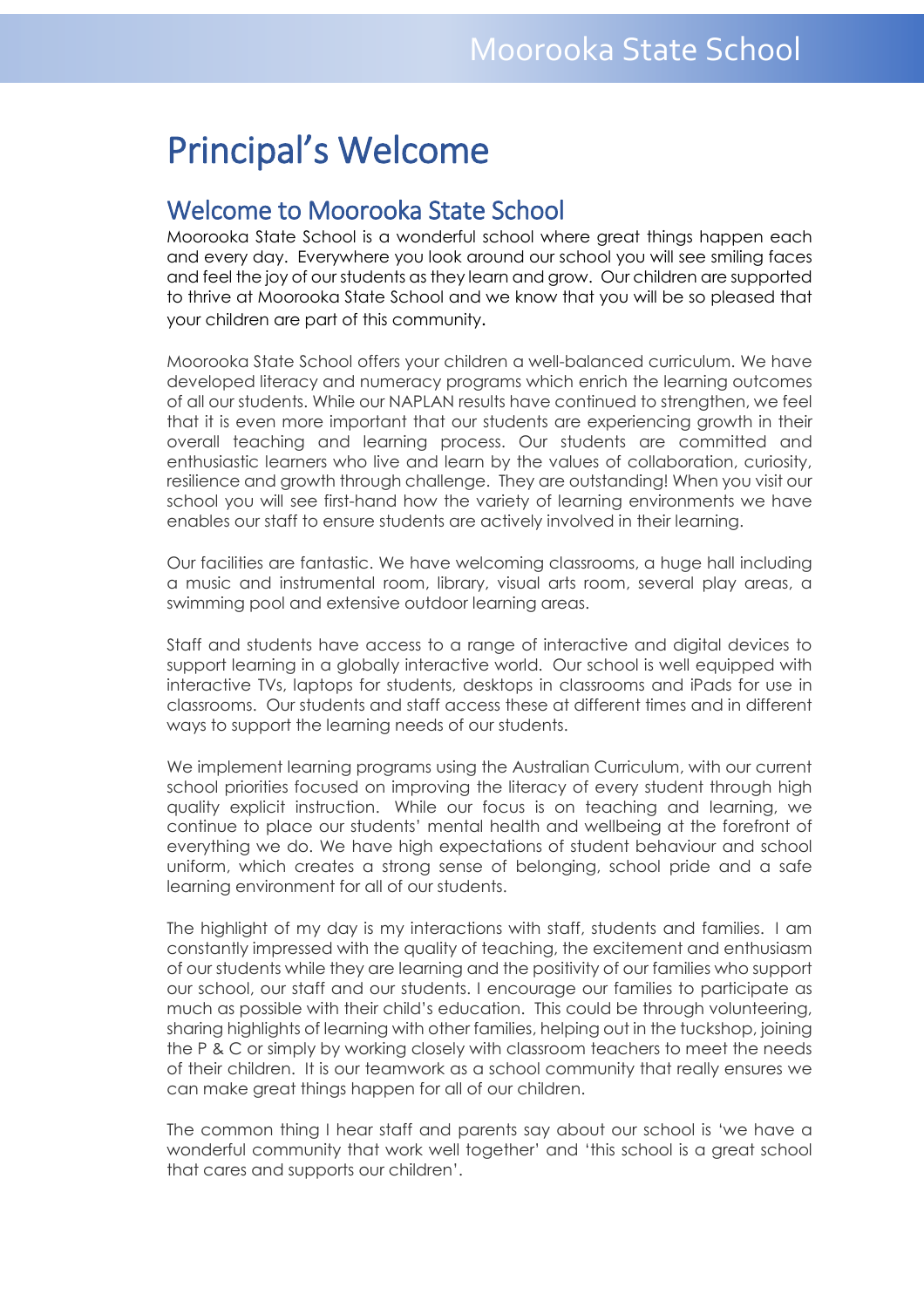## <span id="page-4-0"></span>About our school

This booklet provides information about Moorooka State School. If you have any queries about the school, please contact the school office for additional information.

Moorooka State School is one of the oldest schools in Queensland having been founded in 1929. We are very proud of the history and the traditional role the school has played in the local community over time. Whilst we look back with pride, we are focused on providing opportunities to help our children prepare for their futures.

We have an explicit improvement agenda focused on literacy to ensure a successful career path for every student. We have multiple intervention and extension programs to enhance curricular offerings. Staff supporting these programs include a weekly Speech Language Pathologist, Guidance Officer, and Inclusion Staff.

## <span id="page-4-1"></span>Contact details

| <b>Office</b>            | 3426 5333   office@moorookass.eq.edu.au          |
|--------------------------|--------------------------------------------------|
| <b>Absentee Line</b>     | 3426 5360   studentabsences@moorookass.eq.edu.au |
| <b>Tuckshop</b>          | 3426 5650   tuckshop@moorookass.eq.edu.au        |
| <b>Uniform Shop</b>      | 3426 5348   uniformshop@moorookass.eq.edu.au     |
| <b>SchoolPlus (OHSC)</b> | 3161 9904   moorooka@schoolplus.com.au           |
| Website                  | www.moorookass.eq.edu.au                         |

## <span id="page-4-2"></span>Queensland School Holidays and Student free days

Student-free days and Queensland school holiday dates can be viewed on the Moorooka State School website under the Calendar and News section:

https://moorookass.eq.edu.au/Calendarandnews/Eventscalendar/Pages/Eve ntscalendar.aspx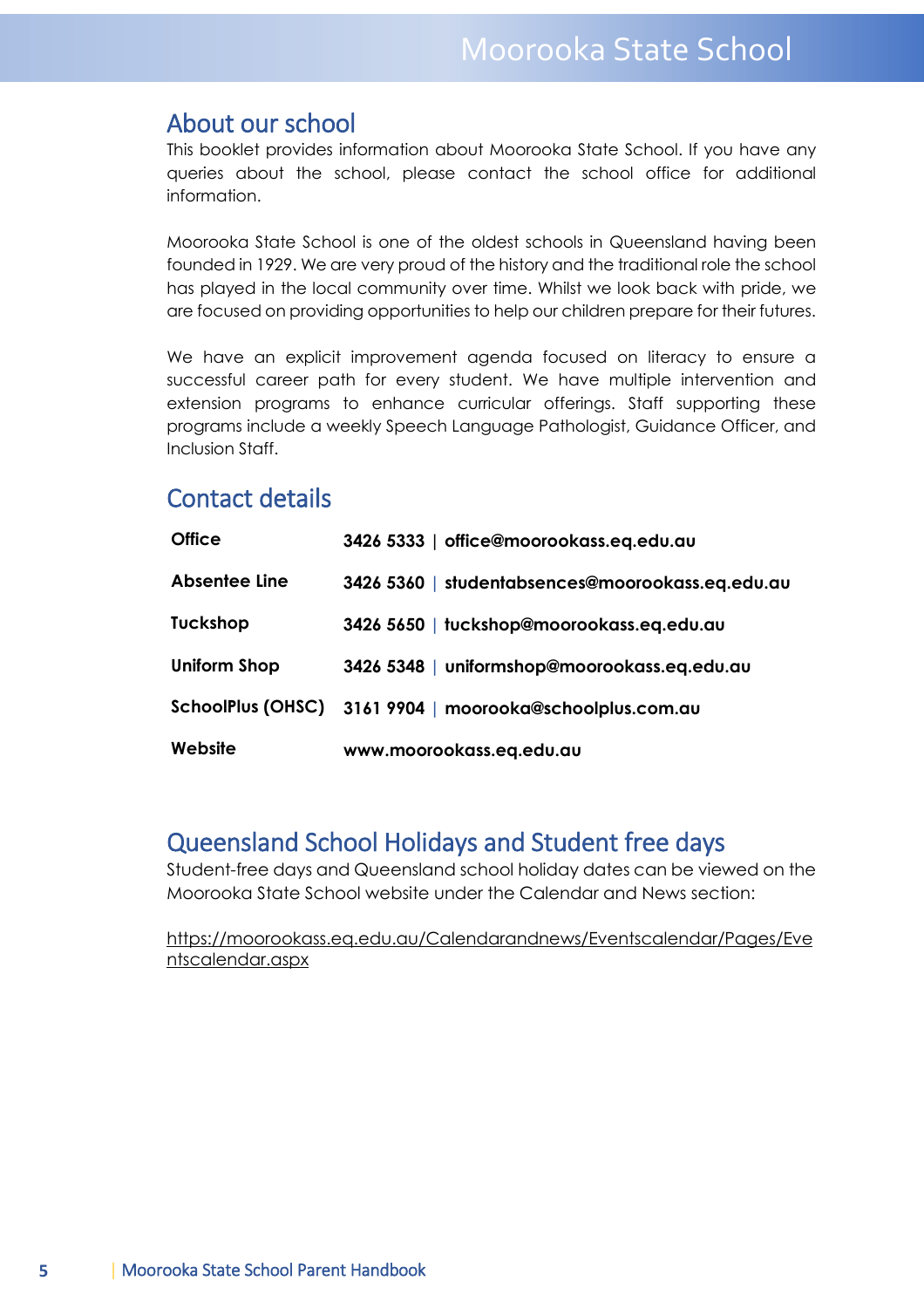## <span id="page-5-0"></span>The students' day (8.45am-2.55pm)

### <span id="page-5-1"></span>Arrivals

The 'School Day' officially starts at 8:45 am. At this time responsibility for teaching our children commences. Children must not be at school before 8:15am, as we cannot provide supervision or ensure their safety. Children who arrive between 8:15 and 8:40am and are in Year 3-6, must assemble and sit quietly in the supervised area in the courtyard outside the office. Students in Year  $1 - 2$ assemble and sit quietly in the junior school courtyard outside E block.

Students can only enter classrooms with teacher permission/supervision. Play equipment and the ovals are not to be used at this time. If children do not meet this requirement their parents/carers will be notified that they will not be permitted at school before 8:45 am.

## <span id="page-5-2"></span>Outside School Hours Care (OSHC)

#### **SchoolPlus**

Moorooka State School is partnering with **SchoolPlus** to provide families with a full program of OSHC including before school care, after school care and a fantastic holiday program. As a Not-For-Profit Organisation, the proceeds go back into improvements for the school community.

The service operates on school grounds from our school hall. Our motto "Laugh Out Loud and Learn Through Play" reflects our focus on empowering children with a wide choice of stimulating activities including sport, craft, construction, cooking, gardening, homework club and much, much more. We invite all families to drop in and meet our amazing educators.

| Onsite OSHC Office:                                                      | 0448 051 254          |  |
|--------------------------------------------------------------------------|-----------------------|--|
| School Plus Head Office:                                                 | (07) 3161 9904        |  |
| School Plus Website:                                                     | www.schoolplus.com.au |  |
|                                                                          |                       |  |
| Hours of operation:                                                      |                       |  |
| Before school care:                                                      | $6:30$ am – 9:00am    |  |
| After school care:                                                       | $2:55$ pm - 6:00pm    |  |
| Vacation care                                                            | $6:30$ am - $6:00$ pm |  |
| Student free days                                                        |                       |  |
| All details are set out on the School Plus website www.schoolplus.com.au |                       |  |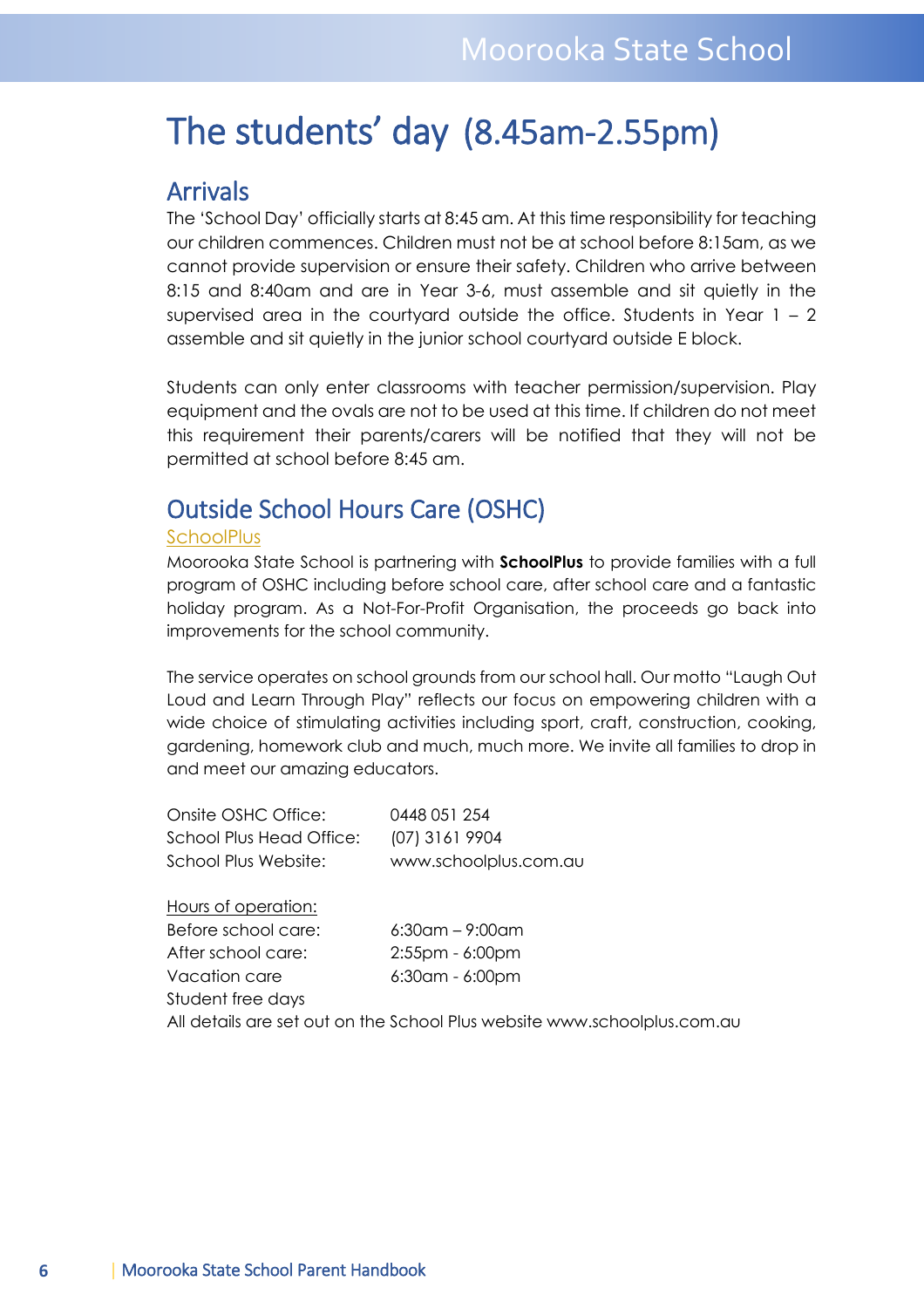## <span id="page-6-0"></span>Bell/Playground times

Moorooka State School has a regular schedule for our students' day, which includes times and bells for eating, playing and learning.

## <span id="page-6-1"></span>Play guidelines and areas defined

Unstructured play is an important part of the learning process. These play times allow children to mix, play, make choices and co-operate with others. During play times children are required to play in the correct areas in a safe and responsible manner. THE RIGHTS OF OTHERS ARE TO BE RESPECTED. Children unable to play in a safe and respectful manner may be withdrawn from the playground or supported with a Playground Plan.

#### Nature play

We want children to be immersed in nature at lunchtimes. This includes a yarning circle, sand play, tree climbing, low ropes and ninja high ropes between trees. A loose parts play shed allows children to create their own play using readily available materials.

The purpose of these play areas is to instill confidence through challenge, develop coordination and strength, vestibular and proprioception senses, problem solving, social interactions, connection with nature and creative and imaginative play.

Before participating in these activities children will be instructed to safely use all equipment and perform any physical skills such as tree climbing under adult supervision to eligible for their Nature Play License.

We believe at Moorooka State School that the benefits of these activities outweigh the risks.

#### Lunch breaks

Teachers and Teacher Aides supervise children in designated eating and play areas.

**First break –** Children remain seated to eat their first break main lunch from 10:50- 11:00am. Orderly movement to the tuckshop, toilet and drink taps is permitted. Children play from 11:00-11:30am.

**Second break –** eating time is from 1:00–1:10 pm. Children are able to play from 1:10-1:40pm.

#### Brain Break

It has been proven that children's concentration and learning can be affected by their diet. We have decided, as a school, to introduce a "Brain Break". During every morning session (approximately 9.30am to 10am) the children will stop for a fruit or vegetable snack which we believe will aid in their concentration. They will be required to bring a small piece of fruit or vegetable every day, washed and prepared (e.g. oranges and carrot sticks pre-cut in a bag). Please note this is to be "FRUIT", not processed food with fruit in it.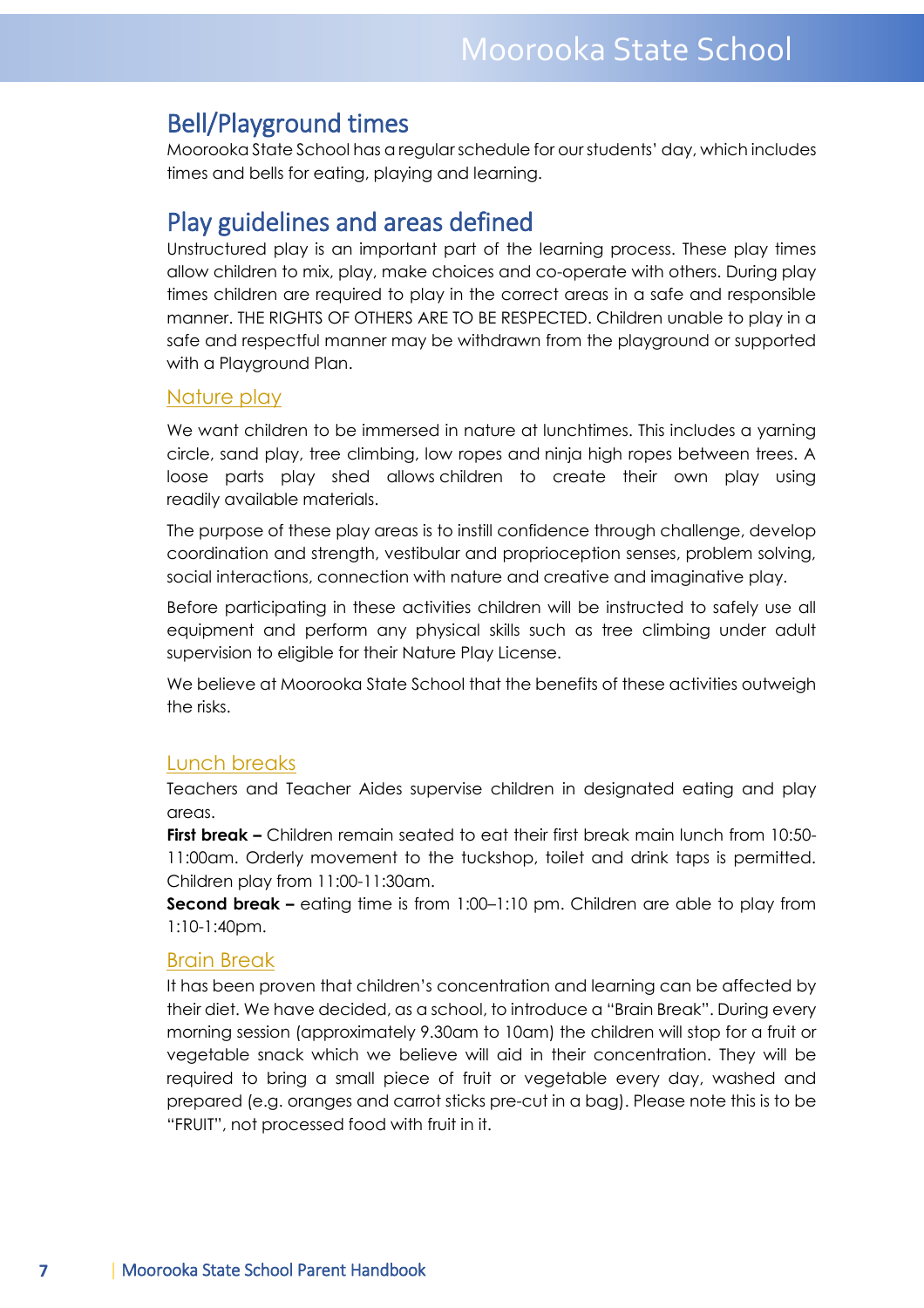|                    | School timetable/bell times                                                                                                                                                        |
|--------------------|------------------------------------------------------------------------------------------------------------------------------------------------------------------------------------|
| 8:40am             | Bell: Warning bell for all students to report to classroom.                                                                                                                        |
| 8:45am             | <b>Bell: Teaching and learning commences</b><br>Roll marking, tuckshop monitors take the basket to the tuckshop by 9am. Healthy snack<br>morning session (5 minutes only in class) |
| 8.50am             | <b>First Session</b>                                                                                                                                                               |
| 10:50am            | Bell: First break (eating)                                                                                                                                                         |
|                    | Teachers ensure that lunch boxes are in the basket and all children have a hat for play<br>$\bullet$                                                                               |
|                    | Lunch baskets are collected and monitors place the lunch baskets in the designated<br>$\bullet$                                                                                    |
|                    | eating areas. Staff in the designated eating area distribute tuckshop orders to students.                                                                                          |
|                    | Classroom doors are locked during breaks                                                                                                                                           |
| 11:00am            | First break (play)                                                                                                                                                                 |
|                    | Staff on eating duty ensure area is free of litter<br>$\bullet$                                                                                                                    |
|                    | At the end of first break the tuckshop box is returned to the classroom and lunch basket<br>$\bullet$                                                                              |
|                    | monitors carry the baskets back to classrooms                                                                                                                                      |
| 11:30am            | <b>Bell: Middle Session</b>                                                                                                                                                        |
| 1:00 <sub>pm</sub> | Bell: Second break (eating)                                                                                                                                                        |
| 1:10 <sub>pm</sub> | Second break (play)                                                                                                                                                                |
| 1:40 <sub>pm</sub> | <b>Bell: Last Session</b>                                                                                                                                                          |
| 2:55 <sub>pm</sub> | <b>Home Time</b>                                                                                                                                                                   |
| 3:15 <sub>pm</sub> | Students to have left the school grounds. Remaining students are to report to the office if not<br>collected.                                                                      |

## <span id="page-7-0"></span>School timetable/bell times

## <span id="page-7-1"></span>**Tuckshop**

Our tuckshop provides an important service for the school. Our tuckshop is open Monday & Wednesday first break and Friday both breaks, offering lunch and snack items. Our tuckshop requires the support of rostered volunteers to operate. The efforts of all our tuckshop volunteers are most appreciated.

- > Children are not permitted to leave the school grounds to purchase food.
- > Only children making purchases should be at the tuckshop.
- > Children are not encouraged to buy food for others.

The tuckshop menu can be accessed via the Moorooka State School website. https://moorookass.eq.edu.au/facilities/tuckshop

There are two easy ways to order from the tuckshop:

1. Order online by downloading the Qkr! App and follow the instructions on the website.

This can be done prior to the day, or on the morning it is required.

2. Order via paper bag in class or at the tuckshop. Please write your child's name, class, order, price and mark '1st break' or '2nd break' on the paper bag. Paper bag orders should be in before the school day and collected by class monitors.

All food is to be consumed in allocated eating areas.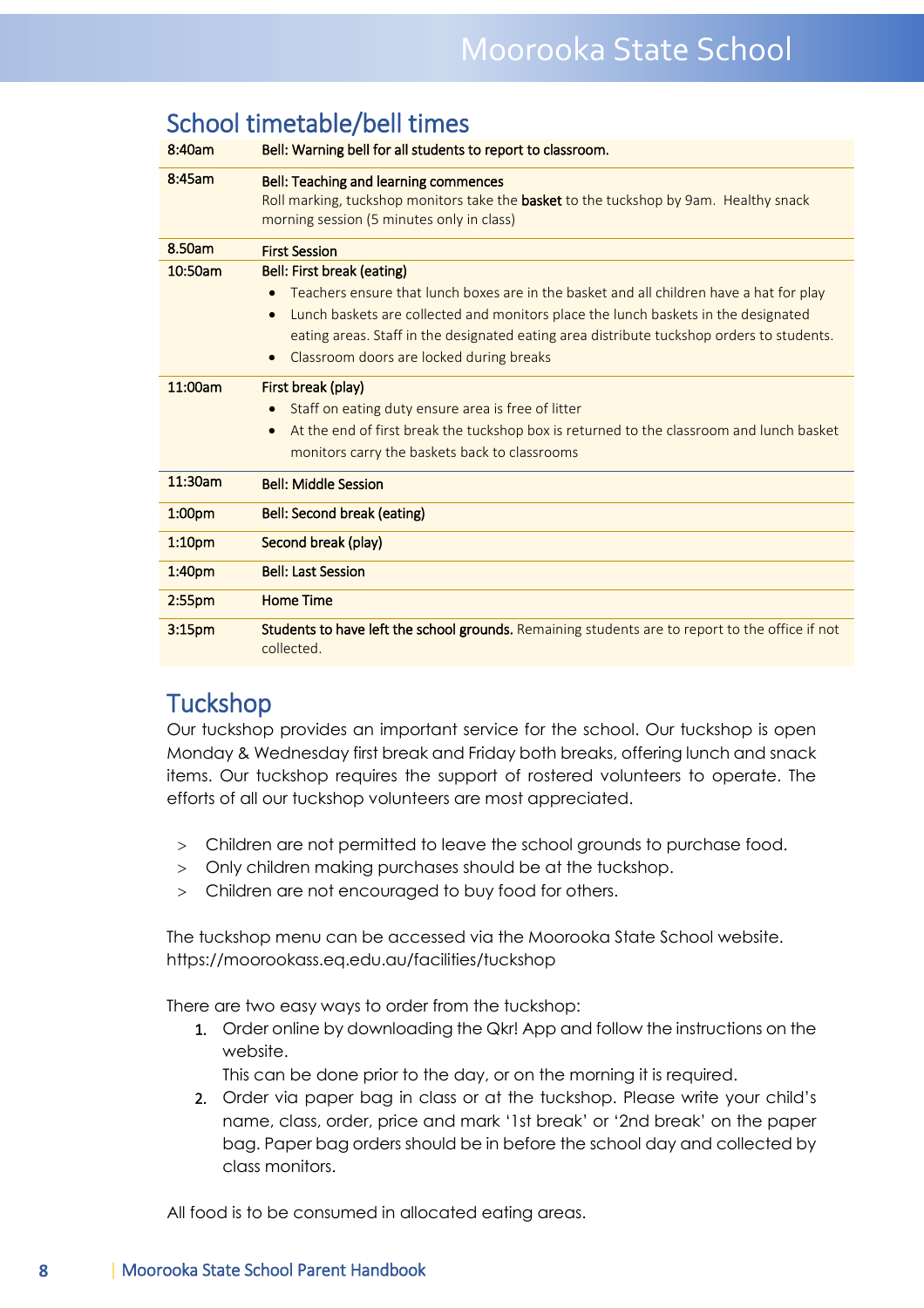- Children can purchase drinks, iceblocks, snacks from the tuckshop during breaks
- Manners to be used at all times
- Line up in an orderly manner look after younger students!

## <span id="page-8-0"></span>Management matters

## <span id="page-8-1"></span>Class allocations

Year P–6 classes are formed before the end of the school year, for the next year. These are tentative only and may change in the New Year. Parents/carers are given an opportunity in Term 4 to provide information outlining their child's special needs they would like considered, for placement the following year. These will be considered, but are not guaranteed to be fulfilled. Classes are of mixed ability and are formed after careful consideration of:

- learning styles
- additional learning needs
- behaviour support
- friendship groups

Classes are kept numerically even through a year as far as possible. After class lists have been finalised and parents/carers notified, these will not be changed. There may, however, be adjustments made to class structures and makeup after the first week of the school year depending on enrolment numbers and teacher allocations and transfers. This cannot be avoided, as this depends on Government teacher resourcing.

## <span id="page-8-2"></span>Transfer of students in and out

A school transfer process is required when a child transfers from one state school to another. Please contact the office as soon as possible to advise of an impending move as we have a waiting list of students wishing to come to Moorooka State School.

## <span id="page-8-3"></span>Contributions, fees, fundraising, and money collection.

There are a number of costs associated with education today and the general raising of a child. At Moorooka we attempt to keep all costs at a reasonable level. While items such as buildings, staff and many teacher resources are provided by DET through the school, there are a number of items that enhance our curriculum and learning which we request parents to pay for or assist to subsidize.

At the commencement of each school year we send home our Student Resource Scheme letter. Please pay these promptly through our school office as notified. We are happy to make suitable arrangements for families who may be experiencing financial difficulties – please contact the Business Manager in relation to this.

Our P & C Association has approved and supports these contributions and they are reviewed annually by this body. Additionally, the P&C, and school, runs several annual fundraising activities and events.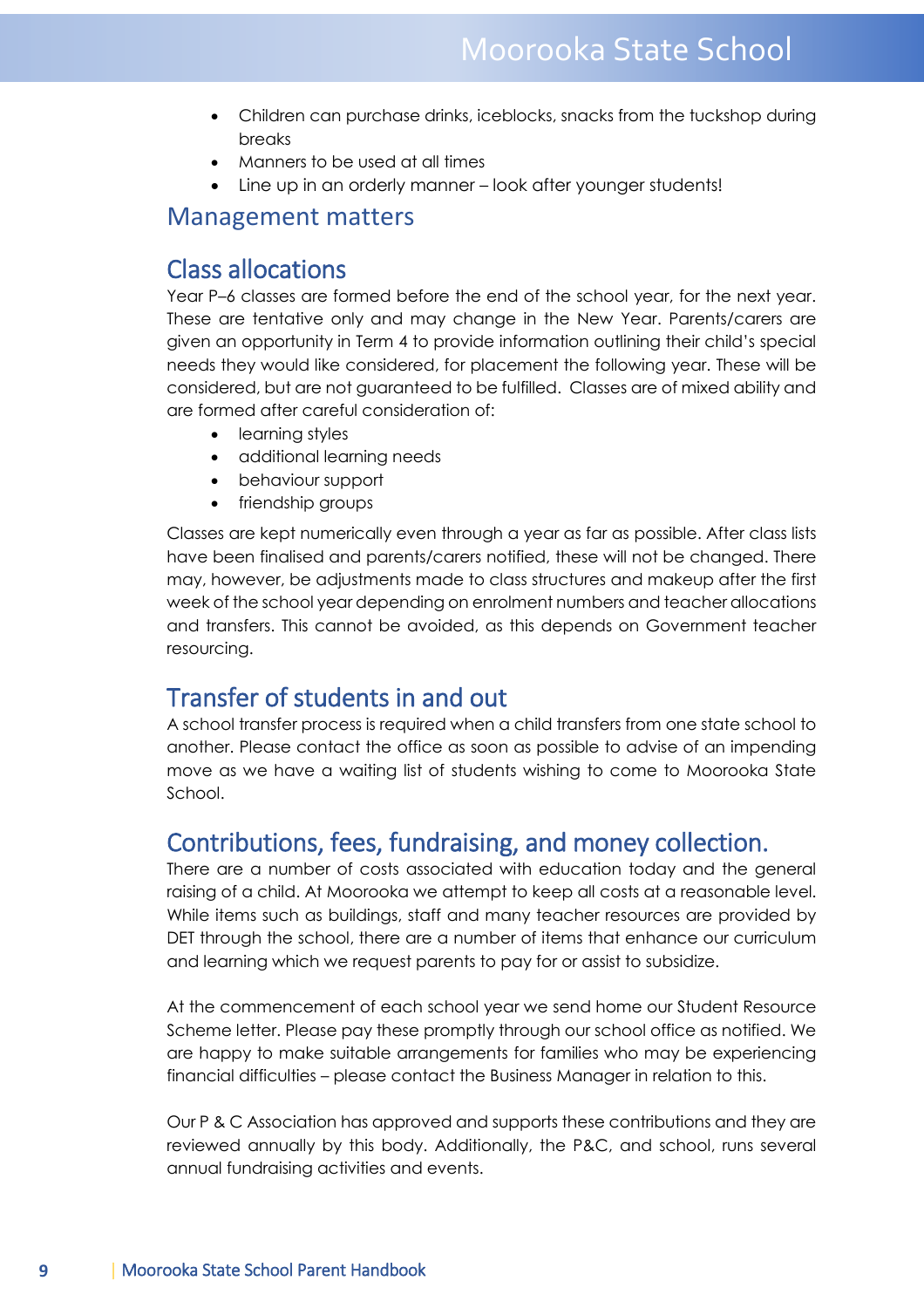#### Money Collection

Payments for activities and events are invoiced to parents via email. Payment methods are as follows:

- BPoint
- Eftpos to be made at the Payment Window
- Cash to be made at the Payment Window

Payments must be made by the due date, specified on the letter sent home. ABSOLUTELY NO MONEY WILL BE ACCEPTED AFTER DUE DATE. If money is not paid by this date, the student will be unable to attend the activity/ camp/excursion.

## <span id="page-9-0"></span>Money, mobile phones and valuables at school

#### Money and Valuables

We discourage children from bringing valuable items to school (e.g. toys, iPods, MP3s, mobile phones, sports gear, etc.) and the school will not be liable if you or your child brings these items to school. Large amounts of money are not necessary at school. We request children bring no more than \$10.00 to school for tuckshop.

Money should not be left on or in desks, in bags or other public areas. Children need to learn to look after their money wisely. Money should never be given to other children. Money brought to school (for trips, camps etc.) should be in a clearly marked envelope and handed in at the payment window before school. Receipts will be issued for all payments through the office.

#### Mobile Phones

In the situation where it is essential that a child is required to bring a mobile phone with them to school the following procedures are to be followed:

- The phone is required to be switched off at school and will not be used during the school day
- Mobile phones are to be handed into the office on arrival at school and collected at 2:55pm on departure
- Children misusing mobile phones will be subject to the disciplinary action under our Student Code of Conduct.
- We take no responsibility whatsoever for mobile phones in terms of misuse or security of these if the above processes are not followed
- Any urgent messages or information that a parent may need to pass on to a child should be done through the school's office before 2.00pm as we are unable to guarantee forwarding of these messages after this time.

## <span id="page-9-1"></span>Student dress code

The Moorooka State School Dress Code is an agreed standard of dress for students who attend our school. The uniform was developed through a thorough consultation process with parents, staff and the wider community. The dress code also covers other aspects of personal presentation of students.

Moorooka State School has always been a uniform school and our uniform and dress code is supported and endorsed by our Parents and Citizens' Association. There are many valid and important reasons why our uniform and dress code is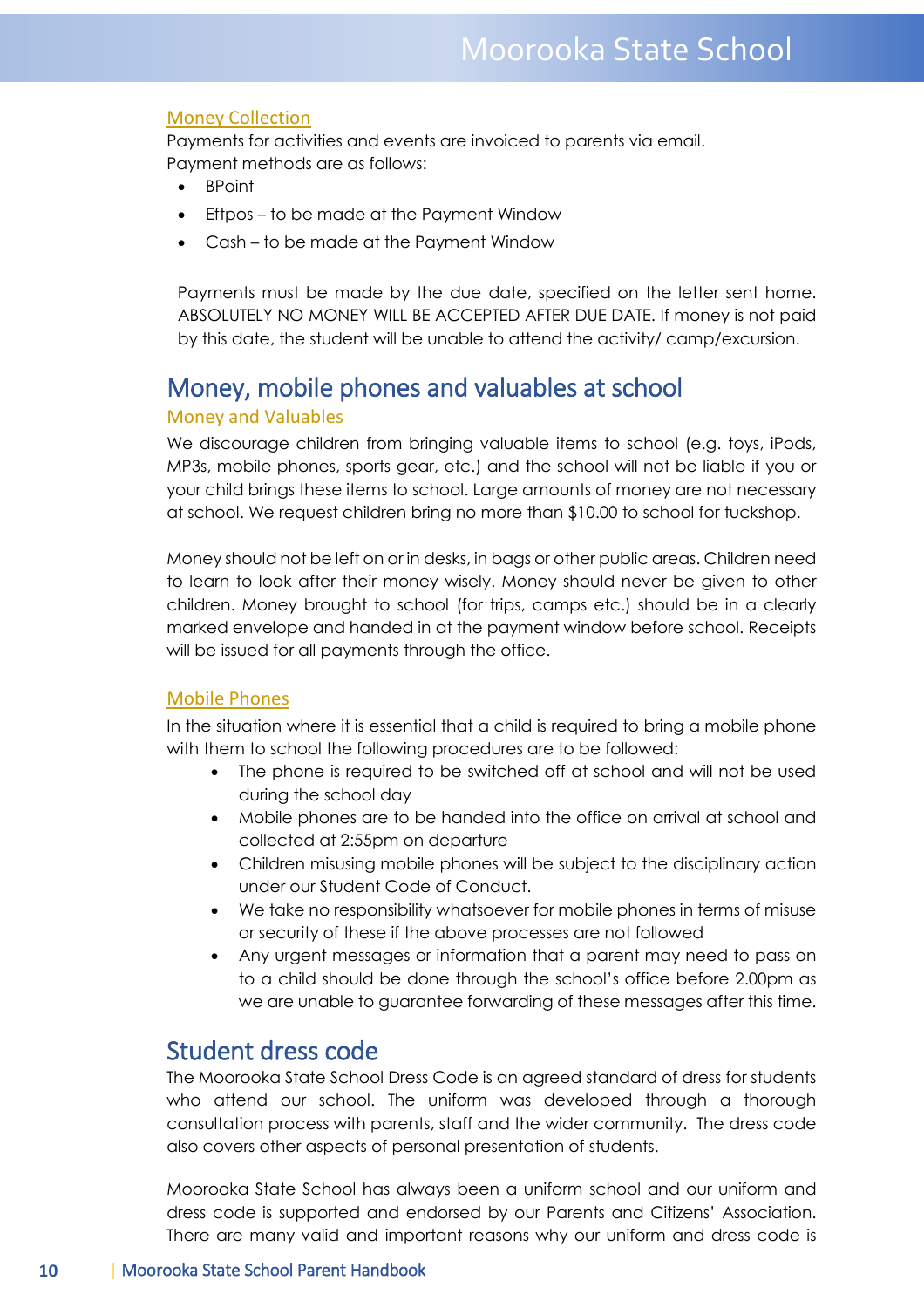important to our school and is necessary to comply with. For your consideration, some of these are outlined below:

- to ensure basic health and safety standards are met (according to the relevant legislation) and minimise harassment attributed to dress
- ensure flexibility and suitability of style, design, cost and comfort
- to minimise stereotypical ideas about appropriate dress for boys and girls
- encourage respect
- contribute to good school tone, image and the school's supportive school environment practices
- encourage effective learning and teaching practices
- uphold community standards and expectations.

#### Sunsafe Considerations

Our collared shirts and broad-brimmed hats are most suitable for sun-safety. Students wearing baseball style caps and other inappropriate head wear will be deemed unsuitably dressed for the sun and will be confined to shaded areas under the buildings. Sunglasses may be worn at school following written parent/carer approval.

Sunscreen is essential and freely available at school, but must be white or a neutral colour. Sunscreen use is necessary during swimming lessons. It is now required that ALL children swim with suitable sun tops or T-Shirts (during Term 1/Term4 swimming lessons).

|                             | <b>Compulsory Unisex</b>                                                                                                                                                                                                                                                                                                  | <b>Optional Unisex</b>                                                                                            |
|-----------------------------|---------------------------------------------------------------------------------------------------------------------------------------------------------------------------------------------------------------------------------------------------------------------------------------------------------------------------|-------------------------------------------------------------------------------------------------------------------|
| <b>Standard uniform</b>     | Royal blue and gold polo shirt with<br>school emblem<br>Royal blue shorts/skorts with<br>$\bullet$<br>'Moorooka' on front<br>Chequered school dress with school<br>logo<br>Plain white socks<br>$\bullet$<br>Black school shoes (Joggers are<br>$\bullet$<br>acceptable). With black laces or velcro<br>straps or buckles | Royal blue shorts/skorts with<br>'Moorooka' on front<br>School socks with Moorooka<br><b>State School writing</b> |
| <b>Winter Uniform</b>       | MSS school Jumper<br><b>Black or Navy Blue Stockings</b>                                                                                                                                                                                                                                                                  | Royal blue track pants<br>Undershirts white, black or royal<br>blue only                                          |
| Hat                         | Sun safe school hat (Bucket or wide brim)<br>$\bullet$                                                                                                                                                                                                                                                                    |                                                                                                                   |
| <b>Clothing condition •</b> | Uniforms need to be clean and undamaged/free of marks and writing                                                                                                                                                                                                                                                         |                                                                                                                   |
| <b>Religious Items</b>      | Any religious headwear (hijab, turbans etc) must be solid royal blue, white or<br>$\bullet$<br>black.<br>No embellishments                                                                                                                                                                                                |                                                                                                                   |
| <b>Hair</b>                 | Shoulder length (or longer) hair needs to be tied back. Hair must be groomed<br>$\bullet$<br>for school each day<br>Neat, naturally coloured hair is expected                                                                                                                                                             |                                                                                                                   |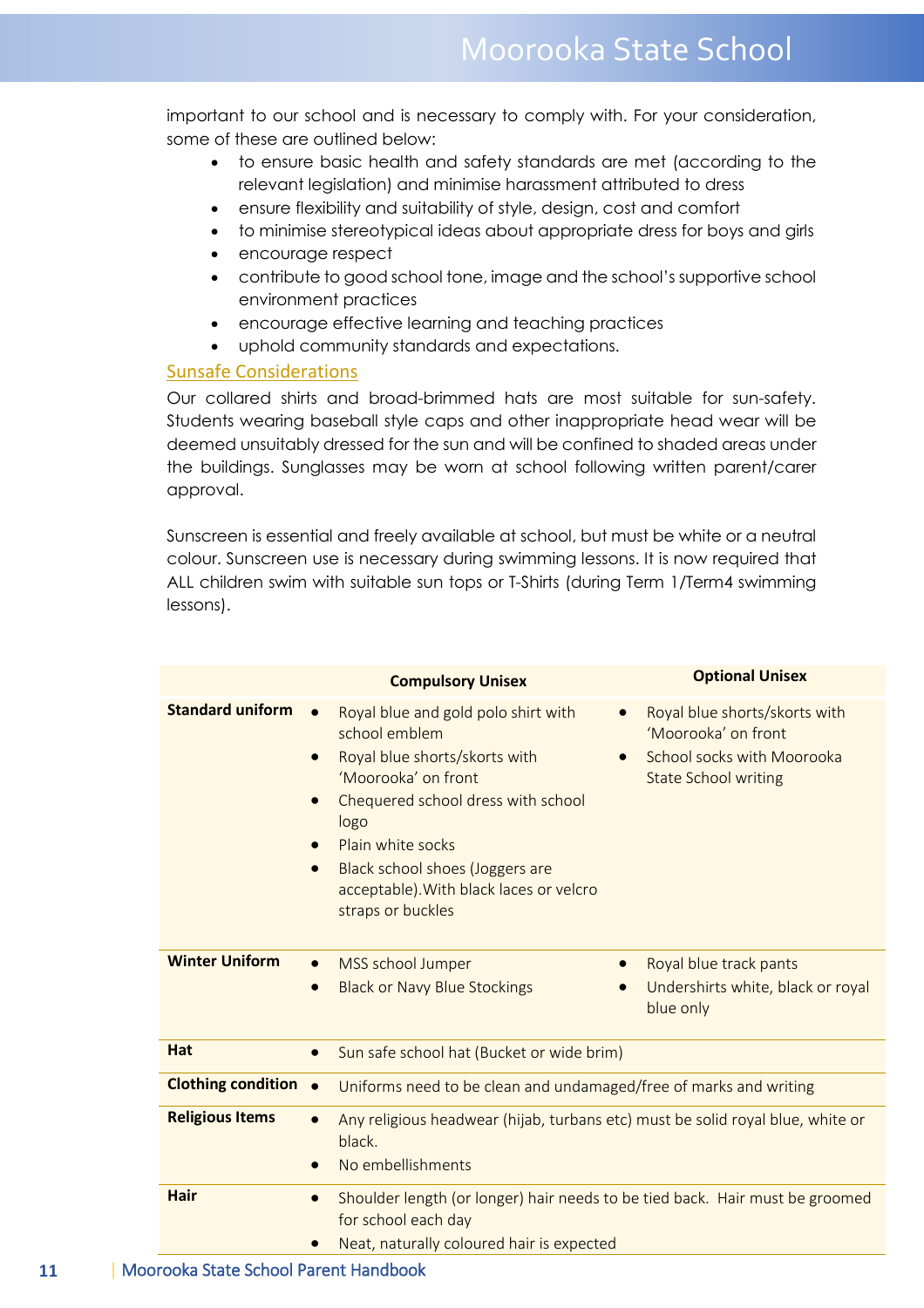|                                    | Bright hair colouring (which is not a natural colour) is unacceptable<br>$\bullet$<br>Mohawks, rats' tails, shaved undercuts are unacceptable<br>$\bullet$ |
|------------------------------------|------------------------------------------------------------------------------------------------------------------------------------------------------------|
|                                    | Tracks are not acceptable or hair tattoos and faded hair tracks<br>Hair ties and ribbons in school colours of royal blue or gold                           |
| <b>Nails</b>                       | Neatly trimmed and no coloured nail polish<br>$\bullet$                                                                                                    |
| <b>Tattoos</b>                     | <b>None</b>                                                                                                                                                |
| <b>Jewellery</b>                   | One plain gold or silver sleeper or stud in each ear lobe only.                                                                                            |
| <b>Facial or body</b><br>piercings | <b>None</b><br>$\bullet$                                                                                                                                   |
| <b>Necklaces</b>                   | <b>None</b>                                                                                                                                                |
| <b>Watches</b>                     | Digital or analogue only (No smart watches)<br>$\bullet$                                                                                                   |
| <b>Rings</b>                       | None                                                                                                                                                       |
| <b>Bracelets/Anklets</b>           | <b>None</b><br>$\bullet$                                                                                                                                   |
| <b>Music</b>                       | MSS Music polo shirt<br>$\bullet$<br>Long black pants                                                                                                      |
| <b>Excursion</b>                   | Standard MSS uniform unless stipulated otherwise<br>$\bullet$                                                                                              |

For sports days children should wear house colours —

- > Flinders (Red)
- > Cook (Blue)

b

> Logan (Yellow)

All clothing items are available through the Uniform Shop. Please mark all uniforms with your child's name.

## <span id="page-11-0"></span>Sanctions of Dress Code

Our school community supports the application of the following sanctions for breaches of the Student Dress Code. These include:

- Preventing students from attending, or participating in any activity for which they are representing the school
- Providing verbal and/or written communication to parents of children who do not meet the requirement of the dress code
- Punitive consequences as a result of not meeting the requirements of the dress code will only be administered by the Principal and only in exceptional circumstances where the student is in direct breach of the code
- Families will be notified daily via email or SMS where their child does not meet requirements explained in the dress code

### <span id="page-11-1"></span>Lost property

Lost property is placed in a blue cupboard and on the hanging rack located under the bottom stairwell of D Block nearest to the Office. All Items are cleared at the end of term if not collected in the following ways:

- named school uniform clothing will be left for collection
- non-school uniform items will be donated to charity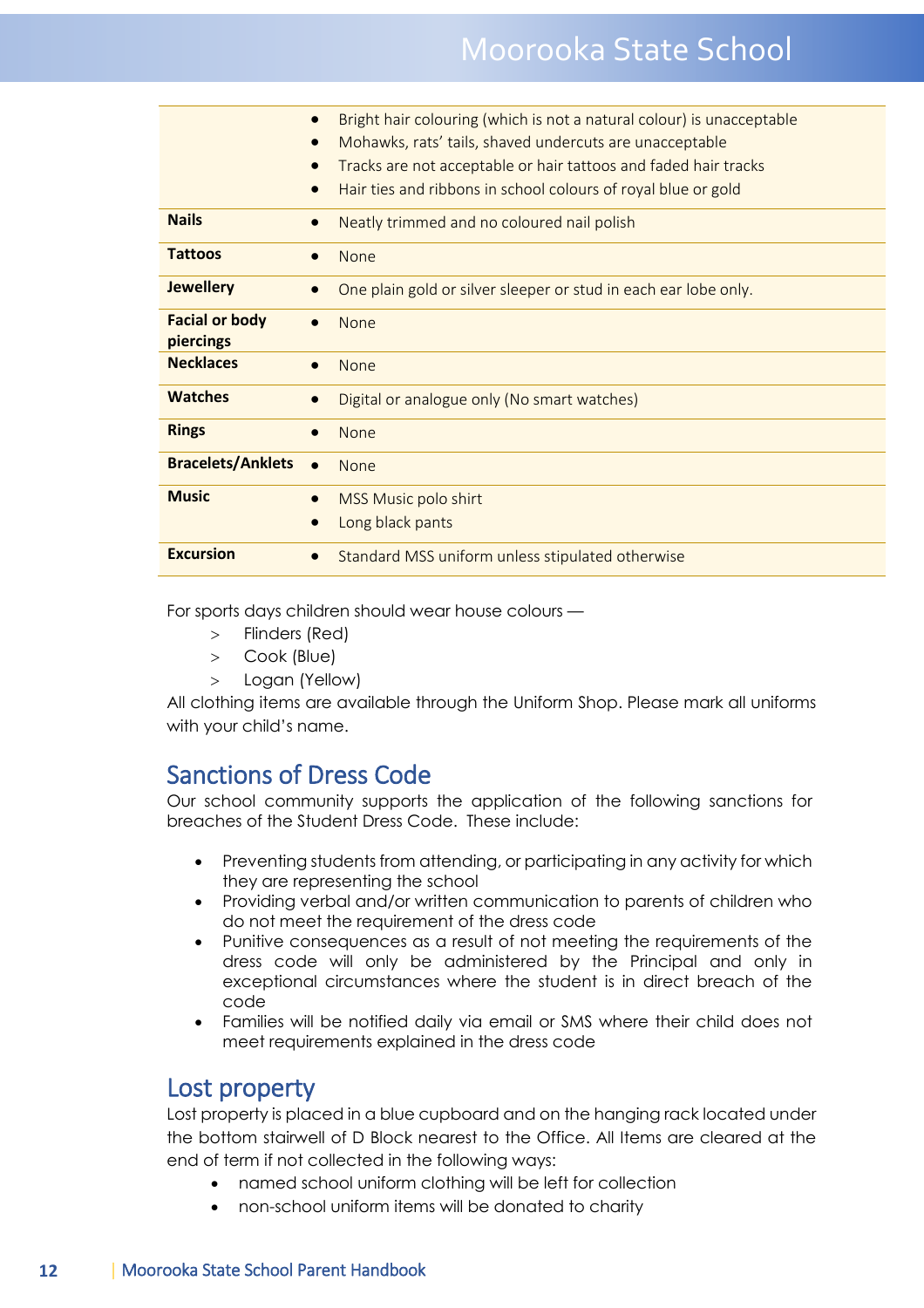• lunchboxes/food and water bottles will be disposed of for health and hygiene reasons

it is the responsibility of parents and students to find their child's lost property. This is not the class teachers or administration's responsibility.

## <span id="page-12-0"></span>Communication

## <span id="page-12-1"></span>Absences, late arrivals and early departures

As a matter of safety and to comply with DET requirements, parents/carers are asked to explain a child's absence with a note in advance or by phone on the student absentee line on **07 3426 5360**. If no explanation is received by 9.30am on the day of the absence you will receive an SMS requesting an explanation.

Office staff may contact parents/carers about a child's absence after three days of unexplained absence. Students who arrive after 8:50am should report to the office payments/late slip window for a late slip before attending class.

Children are to be signed out/in at the office if they leave school early or arrive late for any reason. Please notify the school of planned absences as soon as possible. If the planned absence is longer than 10 school days an exemption register must be completed. You will need to ask for an Exemption Form at the office.

## <span id="page-12-2"></span>Family Records — Confidential

It is a parental responsibility to provide the school administration with accurate and up-to-date data for family records. This is especially important in relation to home and emergency contacts and essential custody and medical information. All information in our school database is considered confidential and current.

## <span id="page-12-3"></span>Meetings with teaching staff and / or the leadership team

The Principal, Deputy Principal and teaching staff are always happy to meet with parents/carers to discuss student progress or other matters. Please ensure you have discussed the matter with your classroom teacher before phoning the school to make an appointment for a formal interview with the Deputy Principal or Principal. Our Deputy Principal or Principal will attempt to meet within 24 hours, however this is not always possible. This enables staff members to ensure that they can give the matter their full attention. We will always try to make time to see a parent/carer, as soon as possible.

## <span id="page-12-4"></span>Complaints management

From time to time parents/carers may have concerns about school matters or their child's progress. Minor concerns may become bigger issues if you do not talk to the school staff about them promptly. We have found most issues are best resolved through prompt and courteous communication with your child's class teacher.

Education Queensland and Moorooka State School are committed to ensuring that all parents/ carers have their concerns dealt with in a fair and equitable manner. Our school processes aim to support parents/carers and school staff to work through issues towards a satisfactory outcome.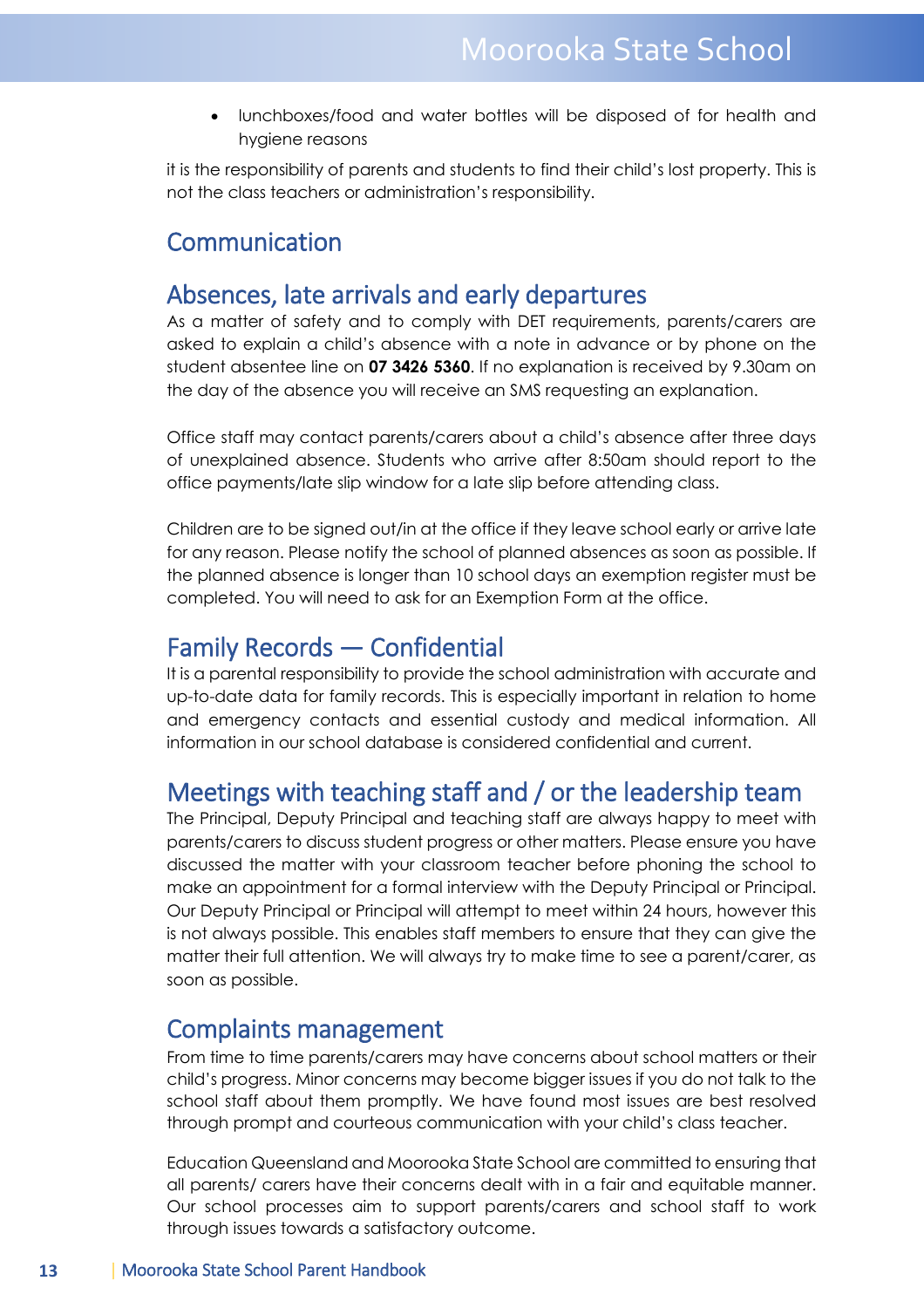Our expectation is that parents/carers will contact the school first. Please contact the class teacher in the first instance. Concerns may also be lodged with the Deputy Principal or Principal if you're not happy with your class teacher's response.

## <span id="page-13-0"></span>School decision-making

While the Principal is responsible for the decisions made for the school, several consultation processes do occur where appropriate. These include:

- Staff meetings
- through teams and our local consultative committee
- with parents and P&C meetings
- through sub-committees.

Parents are encouraged to check agenda items for P&C meetings on the P&C Facebook page and attend if they wish to contribute to these consultation processes.

## <span id="page-13-1"></span>Website, Schoolzine, Facebook and Newsletter

The Moorooka Facebook page is used for News Flashes and reminders.

The school website is a convenient way to receive up-to-the minute information from and about our school. It is also an easy way to access and read our school newsletter. The Schoolzine app will enable you to get alerts, short news stories, and changes to calendar events, notices, eg. camp bus late etc. as well as emergency notices from the school. The school community will also receive emergency announcements from DET such as natural disasters and school closures through the app.

Our newsletter is sent out every fortnight (Friday even weeks) by email. This is a most important part of home/school communication. Parents/carers are encouraged to check their email each Friday afternoon (or visit the school office to collect a copy for those parents without computer access).

The newsletter keeps you informed of school events as well as policy and procedures and interesting activities going on around the school. Please subscribe to the newsletter on our Website.

## <span id="page-13-2"></span>Parades and Assemblies

Whole school parades are held at the hall each Friday afternoon at 2.15pm. We have our National Anthem and notices. These child-centred assemblies can feature announcements, class performances, music items (including Strings, Band, etc), and student awards. Parents/carers will be notified in advance via email if your child is receiving an award at Parade so you can attend.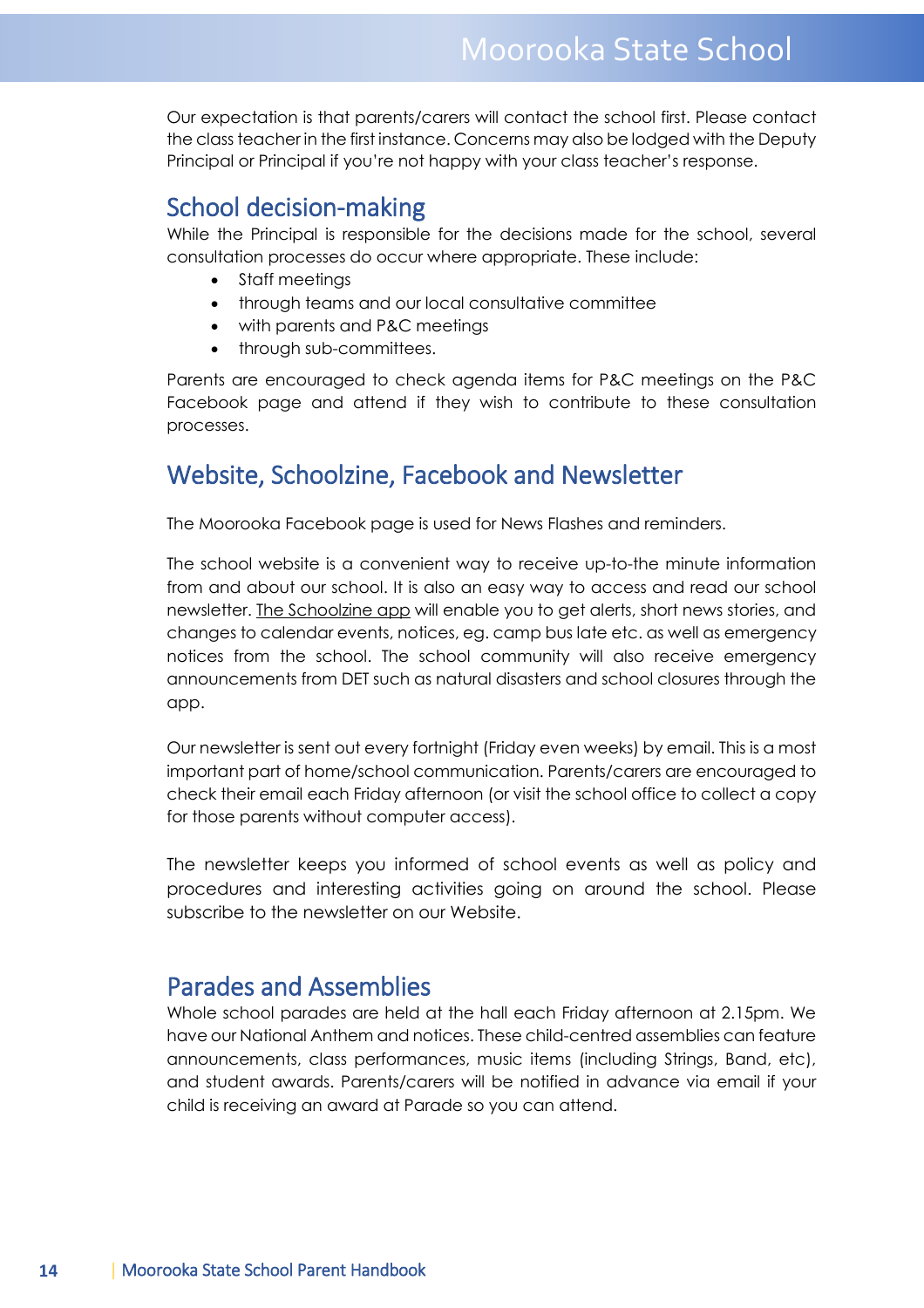## <span id="page-14-0"></span>Extra-curricular programs

## <span id="page-14-1"></span>Physical Education swimming lessons

Swimming is an important part of the school curriculum as well as a useful skill for later life. We provide swimming lessons for all children In Year 1-6 during Terms 1 and 4. All children are expected to participate in these lessons unless they provide a note from a parent/carer excusing them. Children need togs, a towel, and a bathing cap (all named). If you have a cultural or religious reason for nonparticipation please notify our school office so we can make alternate arrangements.

As you know we are very fortunate that Moorooka State School has its own pool. Our focus is to improve the quality of coaching in school lessons by employing a trained swimming coach from Moorooka Swimming, a sub-committee of the P&C, to work side by side with our PE teacher coaching the students and designing specific programs to develop their swimming skills and further enhance the quality of time spent in the pool.

We also recognise the significant benefits in having our parents continuing to participate in our swimming program by assisting in the water and around the pool.

## <span id="page-14-2"></span>Swimming Club (Moorooka Marlins)

The Moorooka State School Swimming Club (Moorooka Marlins) is a sub-committee of the Moorooka P&C Association. It is committed to providing children in our local community the benefits of swimming tuition and competition. Sign-On occurs all year round. Fun club nights for swimmers of all standards are held on Friday evenings during the swimming season. The club employs qualified coaches to cater for learn-to-swim classes (from preschool age onwards), squad training, competitive swimming and interclub carnivals.

Moorooka Marlins is a fun, family orientated club. We have an extensive swimming program that ranges from times each Friday at club night & we also compete in carnivals against other local swimming clubs throughout the season.

#### Club membership

The annual club membership fee applies. Family Membership is required if any of your children attend Friday Club nights or they train in any Squads. Swimmers cannot be a member of any other school swimming club. If your child only does learn to swim or stroke development classes and doesn't attend swimming club on Friday nights, they are not required to be club members.

#### Important dates

Important dates for events such as sign on days and club events are listed on the Moorooka Marlins website: https://moorookamarlins.teamapp.com/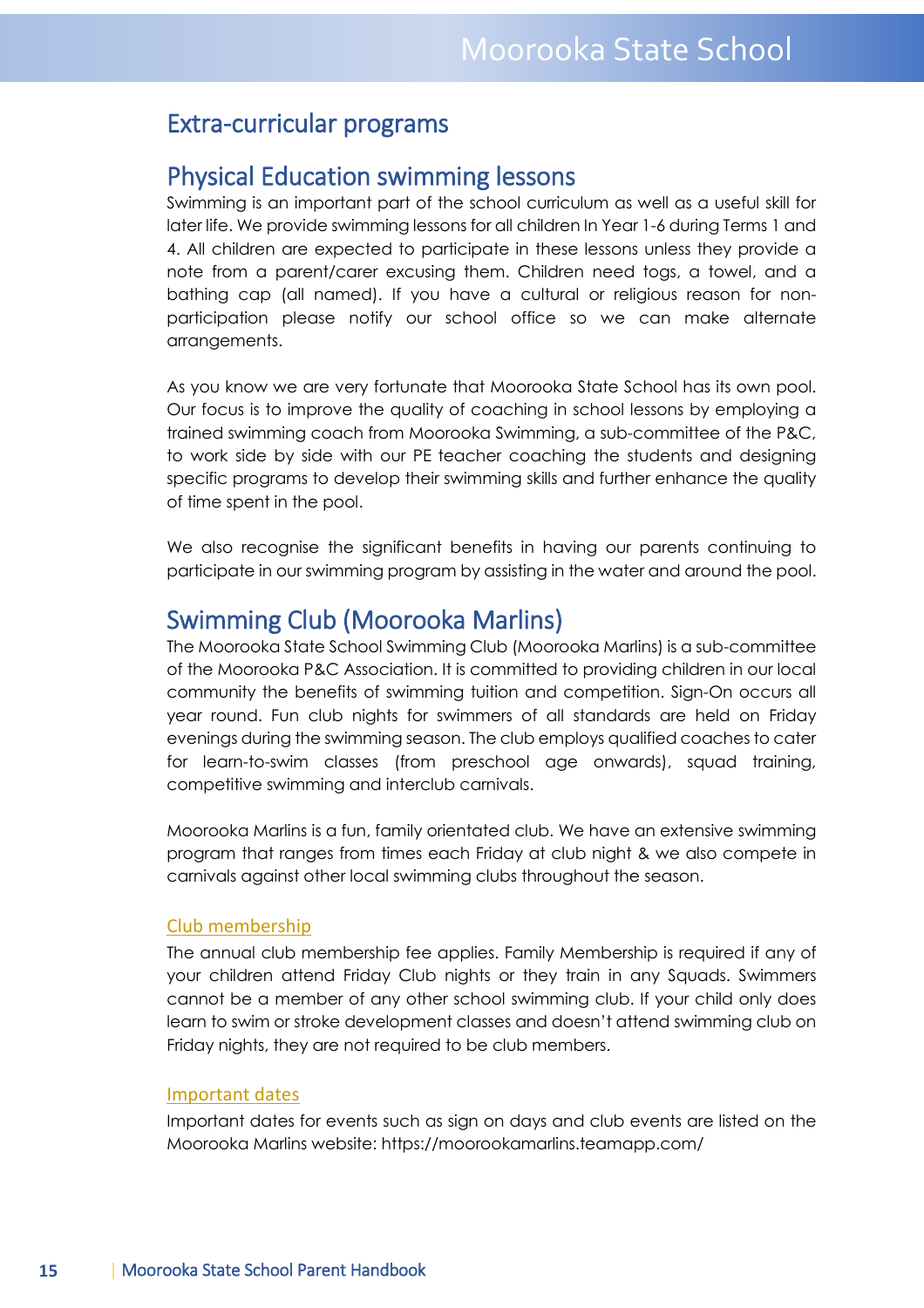## <span id="page-15-0"></span>Camps, excursions & incursions

We have a comprehensive excursion/incursion program across Prep to Year 6. Our program aims to give our children opportunities to experience a range of activities in line with the Australian curriculum.. School camps are held for varying durations in a range of settings from Year 4-6. Excursions occur across Prep to Year 6 throughout the year and can be off-site and on school grounds.

We are committed to providing a safe and supportive learning environment for staff, students and volunteers at all sites – both on and off campus.

- All planned school excursions are approved by the Principal and endorsed by the P&C Association. Camps and excursions appear on our approved term calendar.
- Notification will be given and permission sought for the participation of your child.
- Expenses are charged for these activities such expenses are directed to the purpose for which it is charged.
- School charges for camps and excursions are calculated on a cost recovery basis, according to the number of students who have indicated their attendance.
- Participation of students is indicated through payment of the excursion or camp charge and provision of a permission form completed by the parent/carer.
- All children are expected to attend the year level camps, and we attempt to keep costs reasonable. If a child's behaviour is deemed to have been inappropriate during the course of a school year, and the child may be a danger or disruption to other children, the school has the responsibility to make alternate arrangements for that child which may include nonattendance.
- We would attempt to work with parents to ensure each child can participate with adjustments.

#### Refunds

Camps/Excursions are carefully costed with no shortfall of funds allowed for due to the non- participation of a student who previously indicated attendance. Fees may be refunded in full or part or not at all, having regard to the associated expenses incurred and the circumstances of non-participation.

#### <span id="page-15-1"></span>Sport

We have two part-time PE teachers who deliver Physical Education to P - 6 students. Throughout the year we also have Sports Days, Swimming Carnivals as well as individual students who have particularly excelled in a specific sport are invited to regional sports days. Year 5 - 6 children may be involved in Gala Days for Interschool sport. All students in Years 5 - 6 pay a fee to cover the cost of transport to and from the venues.

#### House System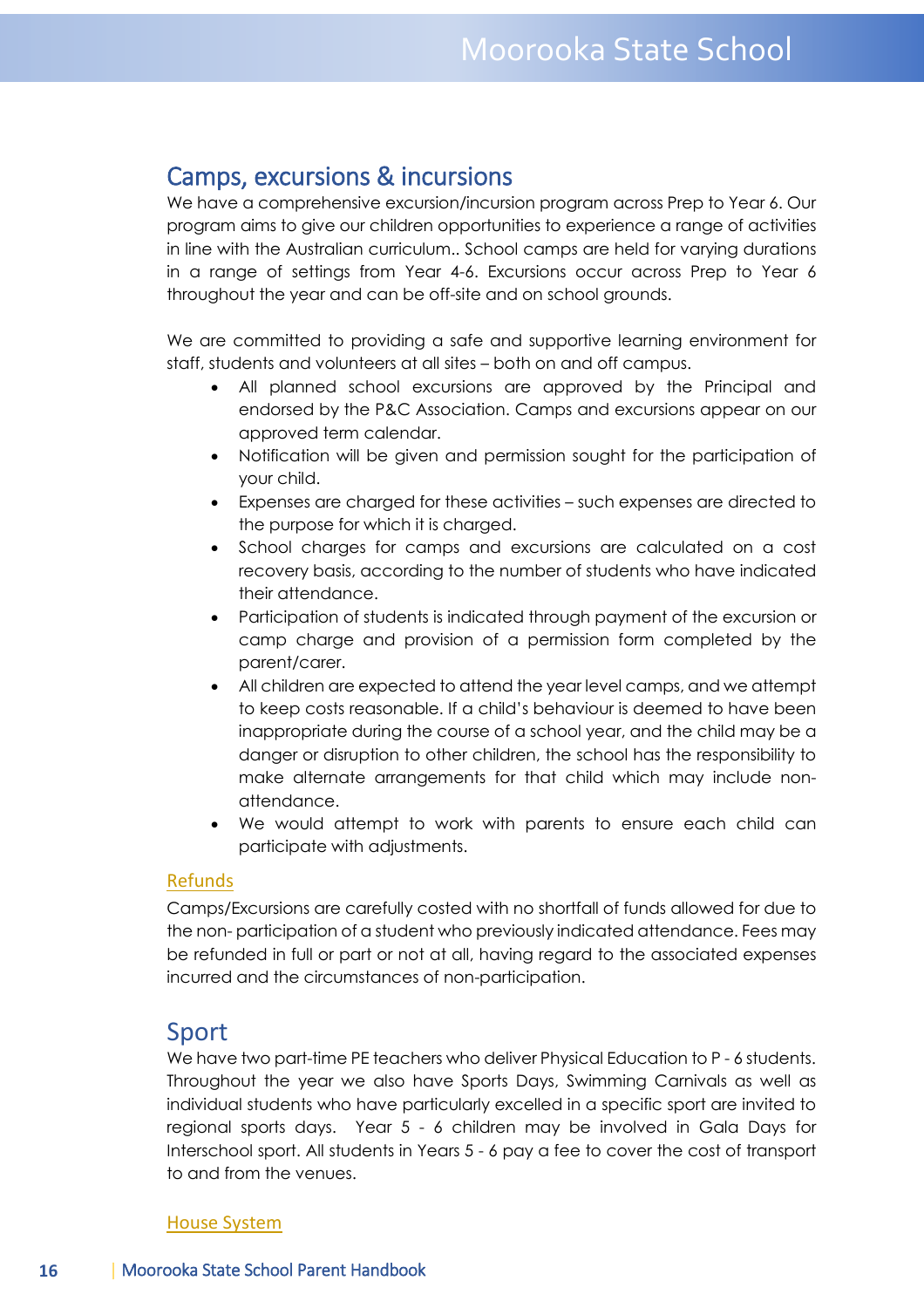Students are given a Sports house upon enrolment. We have both an athletics and a swimming carnival for P-3 and Year 4-6 students. For the school athletics and swimming carnivals the children are allotted to their house. Students can also accumulate house points in their classroom and in the playground by collecting Moorooka Merits for following school rules.

## <span id="page-16-0"></span>Other extra curricular clubs

Mostly run by our school Staff with some outside providers supplementing offerings. These are based on current student and staff interests and requests, and currently include but are not limited to:

- Chicken Club
- Lego Club
- Robotics Club
- Tennis Club
- Art/Craft Club
- Maker Space
- Chess Club
- Speech and Drama Club
- Taekwondo
- After school sports clubs

## <span id="page-16-1"></span>Health + well-being

## <span id="page-16-2"></span>**Accidents**

All care is taken with children at Moorooka State School, however, accidents still occur. Staff qualified in first aid attend to minor injuries through the office. Parents/carers are contacted immediately about more serious injuries. If we are unable to contact you, we will take appropriate action for the child's welfare. Any head injuries will be reported to parents/carers by telephone on the day it occurs.

Please ensure that the school has current family phone numbers and vital medical information to facilitate this process.

### <span id="page-16-3"></span>Insurance cover for students

Some school activities and physical education, particularly contact sports, carry inherent risks of injury.

Parents are advised that the department does not have Student Accident Insurance cover for students.

If your child is injured at school as a result of an accident or incident, all costs associated with the injury, including medical costs, are the responsibility of the child, parent or caregiver.

Some incidental medical costs may be covered by Medicare. If parents have private health insurance, some costs may also be covered through private health insurance. Any other costs would be borne by the parents.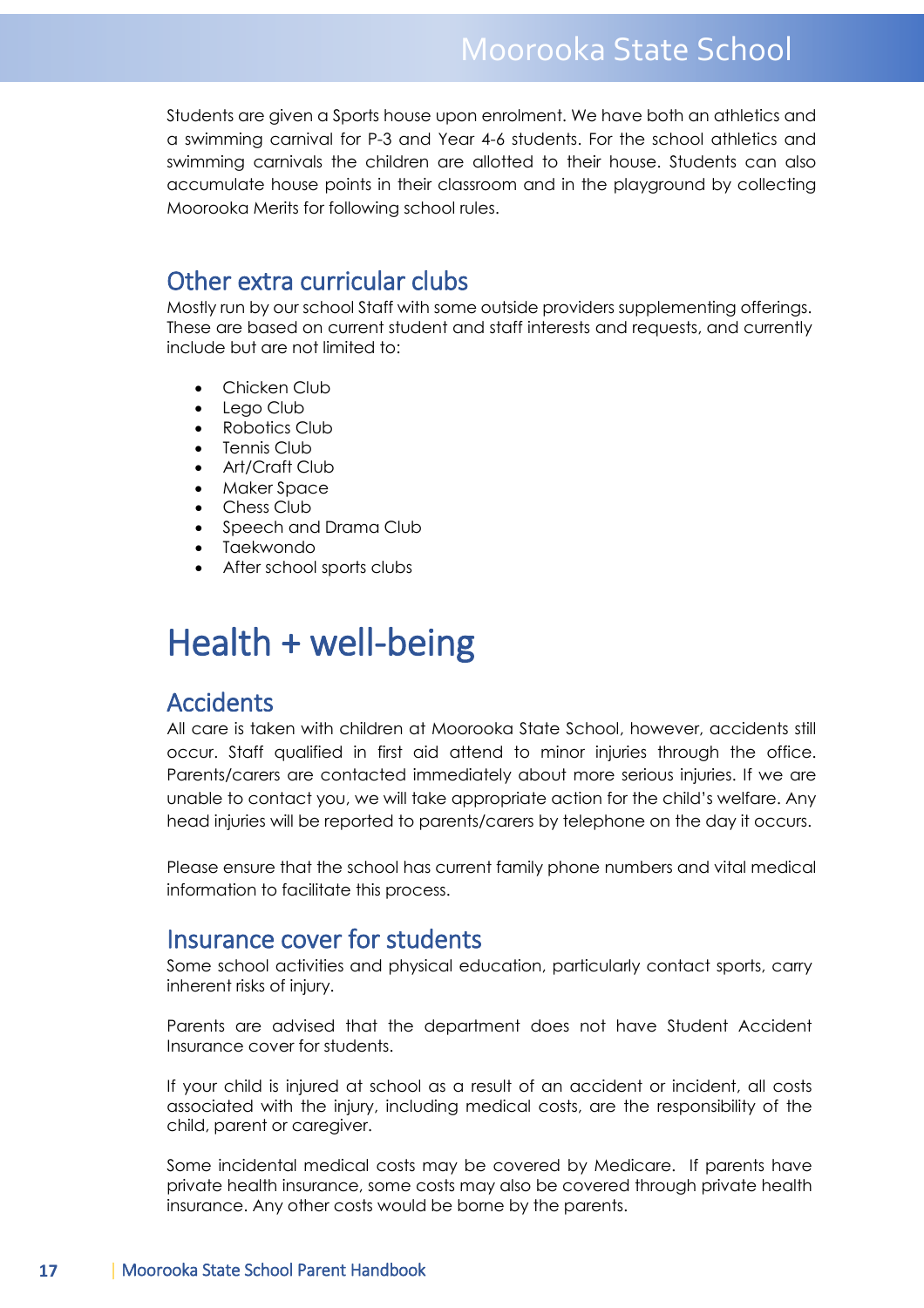Student Accident Insurance is an insurance policy that pays certain benefits in certain circumstances should your child have an accident.

It is a personal decision for parents as to the types and levels of private insurance they arrange to cover their child for any accidental injury that may occur.

Parents should contact their insurer or an approved Australian insurance broker for more information about student personal accident insurance cover for their child.

### <span id="page-17-0"></span>Immunisation

We strongly recommend that all children receive the full range of immunisation available to children in Queensland. Whilst immunisation is not compulsory, the school may decide to exclude children who are not immunised in the event of a severe outbreak of certain illnesses. The only exceptions to this may be children who have adverse reactions to immunisation. Full details of immunisation programs are available from the office or through the Brisbane City Council Health Department. Please ensure you provide a copy of your child's current immunisations upon enrolment.

## <span id="page-17-1"></span>Illness and Medication

If a child becomes ill at school they will be sent to the first aid room located in the office. If the child appears distressed or particularly unwell the parent/carer is informed and the child is to be picked up and taken home immediately. Parents/carers are informed of any head injuries to children as a matter of precaution and if considered necessary it is requested that the child be collected from school.

DET's policy guidelines for administering medication to students are very clear. Staff members are not permitted to give students any medication (including headache and cough medicine) unless:

- medication is received in its original pharmacy container/packet labelled with the student's name, dosage and time to be taken
- the parent/carer provides written consent
- the student's doctor provides guidelines (including potential side effects or adverse reactions).

When the medication is no longer required the school needs to receive written advice and the medication must be collected by the parent/carer only.

#### <span id="page-17-2"></span>Asthma

<span id="page-17-3"></span>The exception to the above is when a relief puffer, such as Ventolin, is required. Children may carry a puffer provided that:

- a medical practitioner has assessed their need and provided an asthma plan
- parents/carers give approval
- the school is satisfied the student can safely assume responsibility for selfmedication.

We have found that most children can use puffers safely and when required; we are happy to keep these in the office area for children to use if parents/carers would prefer. Please ensure the administration is aware if children need to selfadminister medication.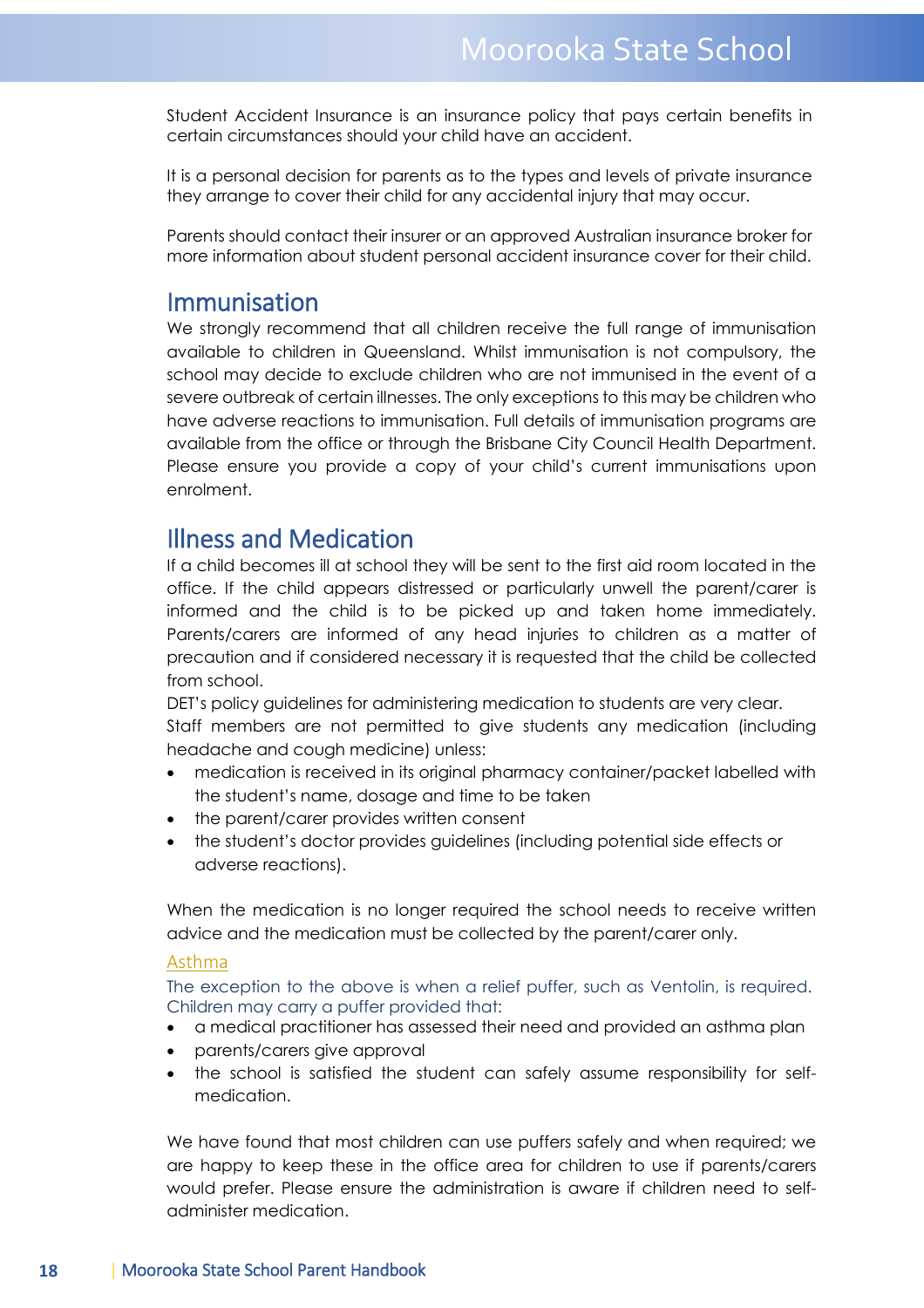#### Management of Anaphylaxis Policy and Procedures

Anaphylaxis is a severe, rapidly progressive allergic reaction that is potentially life threatening. The most common allergens in school aged children are peanuts, eggs, tree nuts (e.g. cashews), cow's milk, fish and shellfish, wheat, soy, sesame, latex, certain insect stings and medication.

Anaphylaxis Procedures are in place to provide, as far as practicable, a safe and supportive environment in which students at risk of anaphylaxis can participate equally in all aspects of the student's schooling.

To raise awareness about anaphylaxis and the school's management policy in the school community.

To engage with parents/carers of students at risk of anaphylaxis in assessing risks, developing risk minimisation strategies and management strategies for the student.

To ensure that each staff member has adequate knowledge about anaphylaxis and the school's policy and management procedures in responding to an anaphylactic reaction.

### **Management Plan:**

#### Reducing the Risk

1. Obtaining medical information about students at risk.

 *The parent/caregiver:* 

- upon enrolment, or if the student is enrolled, as soon as possible after diagnosis, inform the Principal of the school in writing that their child is at risk of an anaphylactic reaction
- provides the school with an Action Plan for Anaphylaxis signed by a Medical Practitioner and with up to date photo, for all students who have been diagnosed as anaphylactic or potentially anaphylactic:

https://allergy.org.au/hp/anaphylaxis/ascia-action-plan-for-anaphylaxis

- provides written notification for the school to administer or assist a student with the administration of a prescribed medication (e.g. auto-injector) in the management of an anaphylactic reaction
- provides the equipment and consumables, including medication (e.g. autoinjector), for carrying out emergency treatment as specified in the student's Action Plan for Anaphylaxis
- negotiates with the Principal the conditions around which their student selfadministers medication and/or if student is to carry emergency medication (e.g. auto-injector) on their person and self- administer this medication
- ensures that the equipment and consumables, including medication (e.g. auto-injector) provided, is not out of date and is labelled clearly with the student's name and dosage information. A minimum of two auto-injectors is required (if prescribed) for elective management procedures:
- provides home auto-injector for use on camp.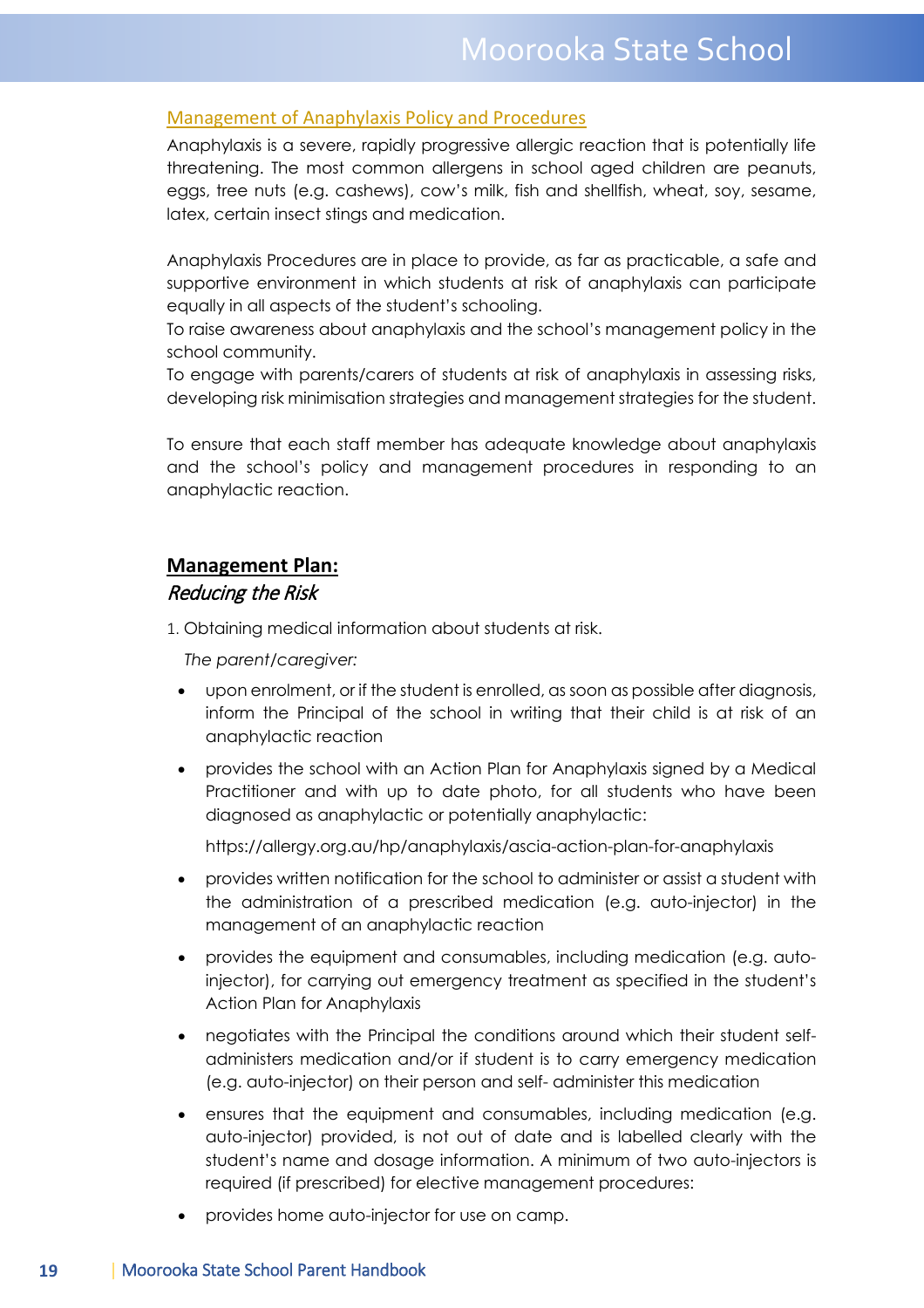- replaces the medication (e.g. auto-injector) when it expires or after it has been used.
- informs the school if the student's medical condition changes, and if relevant provide an updated emergency procedures plan (ASCIA Action Plan).

*School staff:* 

- displays Individual Anaphylaxis Action Plans in the first aid room, student's classroom, and all playground duty folders.
- 2. Education of school personnel concerning the risk of food anaphylaxis.
	- A range of staff undergo practical training in using an auto-injector by a registered provider. A register of participants is kept.
	- Discussions regarding management of Anaphylaxis occur at staff meetings throughout the year.
	- Staff are expected to regularly complete modules in Course Australasian Society of Clinical immunology and Allergy (ASCIA). Register of staff that have completed course is kept at school.
	- Information pertaining to management of anaphylaxis is made available to relief teachers and duty staff.

3. Implementation of practical strategies to avoid exposure to known triggers.

- School does not implement a blanket food ban nor does it prohibit entry of particular food substances into the school.
- Students with a food allergy are not physically isolated from other students.
- School promotes a no food and drink sharing policy, as well as washing hands before and after eating.
- Action Plans are displayed in various locations around school, including the tuckshop.
- Photo information is displayed in the front of relevant class rolls, all playground duty folders, in the tuckshop and in folders provided to specialist teachers.
- Registers of auto-injectors, which includes expiry dates and storage location are displayed in first-aid room, playground duty folders, library and tuckshop.
- School notifies parent if expiry date is due on auto-injector and parent has not already replaced.
- Consideration is given to distance from outside venues to medical treatment.
- Full medical information is collated by staff for excursions/camps. Medication is collected and returned to specific school locations for use on excursions/camps. Outside venues are informed of dietary requirements.

Class teachers are responsible for ensuring current variation to duty procedures are carried out to safe guard students with anaphylaxis while they are on excursions and camps. This includes considering all possible risks to students at event, developing management strategies accordingly, obtaining auto-injectors and action plan from location in school and ensuring it travels to the excursion or event.

• Tuckshop promotes a policy to minimise risk of cross-contamination when preparing foods, for example, ensuring all utensils used in preparation of egg sandwiches are thoroughly cleaned before reuse.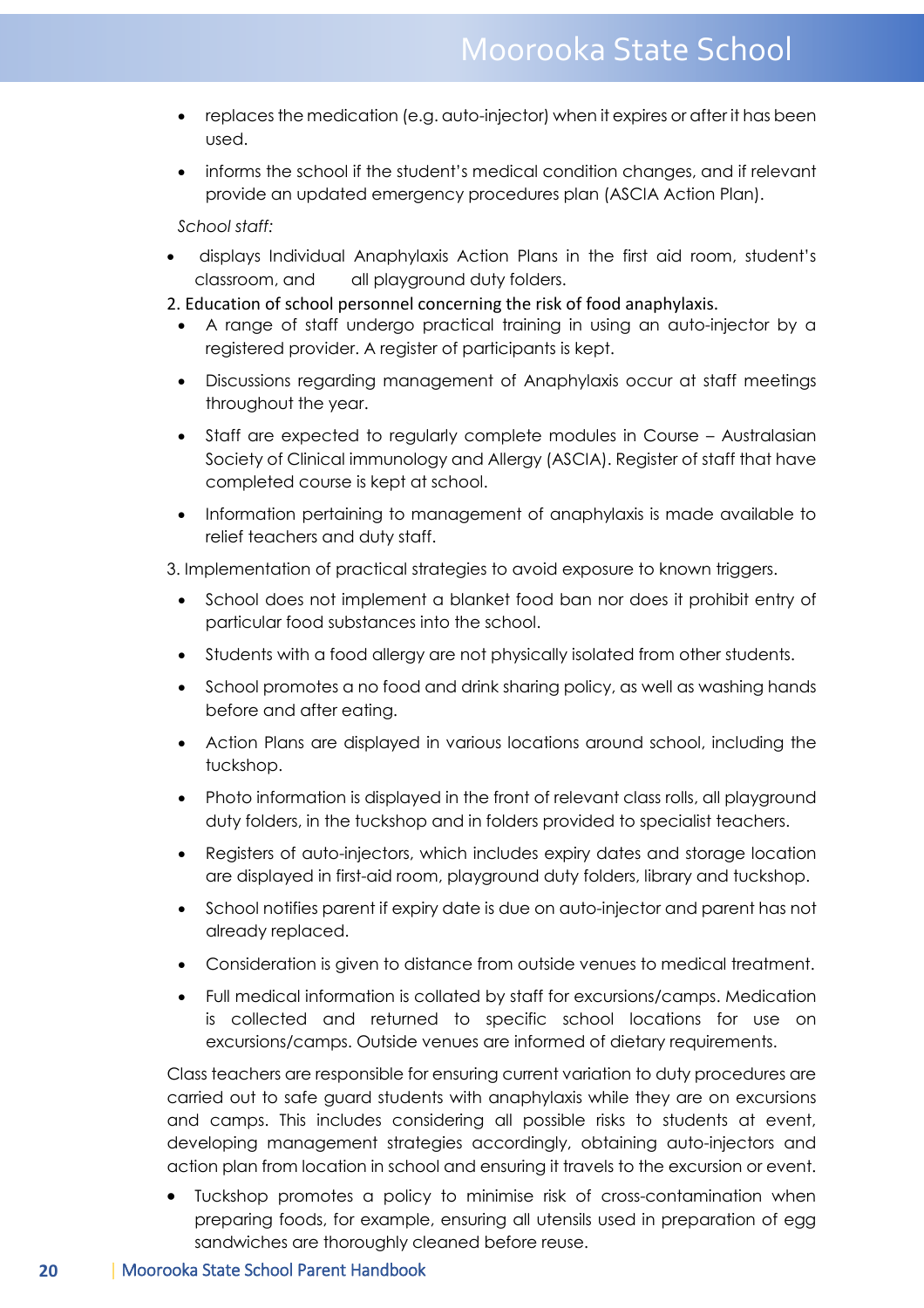- Parents are encouraged to make an appointment with tuckshop convenor to check foods available at tuckshop and discuss options available.
- Age appropriate education of children with food allergies so they can avoid them.

#### Individual anaphylaxis management plans

The following information must be provided on a student diagnosed with Anaphylaxis:

- Information about the diagnosis, including the type of allergy or allergies the student has (based on a diagnosis from a medical practitioner).
- The student's emergency contact details.
- An emergency procedure plan (ASCIA Plan), provided by the parent, that:
- sets out the emergency procedures to be taken in the event of an allergic reaction;
- is signed by a medical practitioner who was treating the child and;
- includes an up to date photograph of the student.
- The student's ASCIA plan will be reviewed, in consultation with the student's parents/ carers:
- annually, and as applicable,
- if the student's condition changes, or
- immediately after a student has an anaphylactic reaction at school.

#### References

Anaphylaxis Guidelines for Queensland State Schools –

https://education.qld.gov.au/student/Documents/anaphylaxis-guidelines-forqueensland-state-schools.pdf

https://allergy.org.au/hp/anaphylaxis/ascia-action-plan-for-anaphylaxis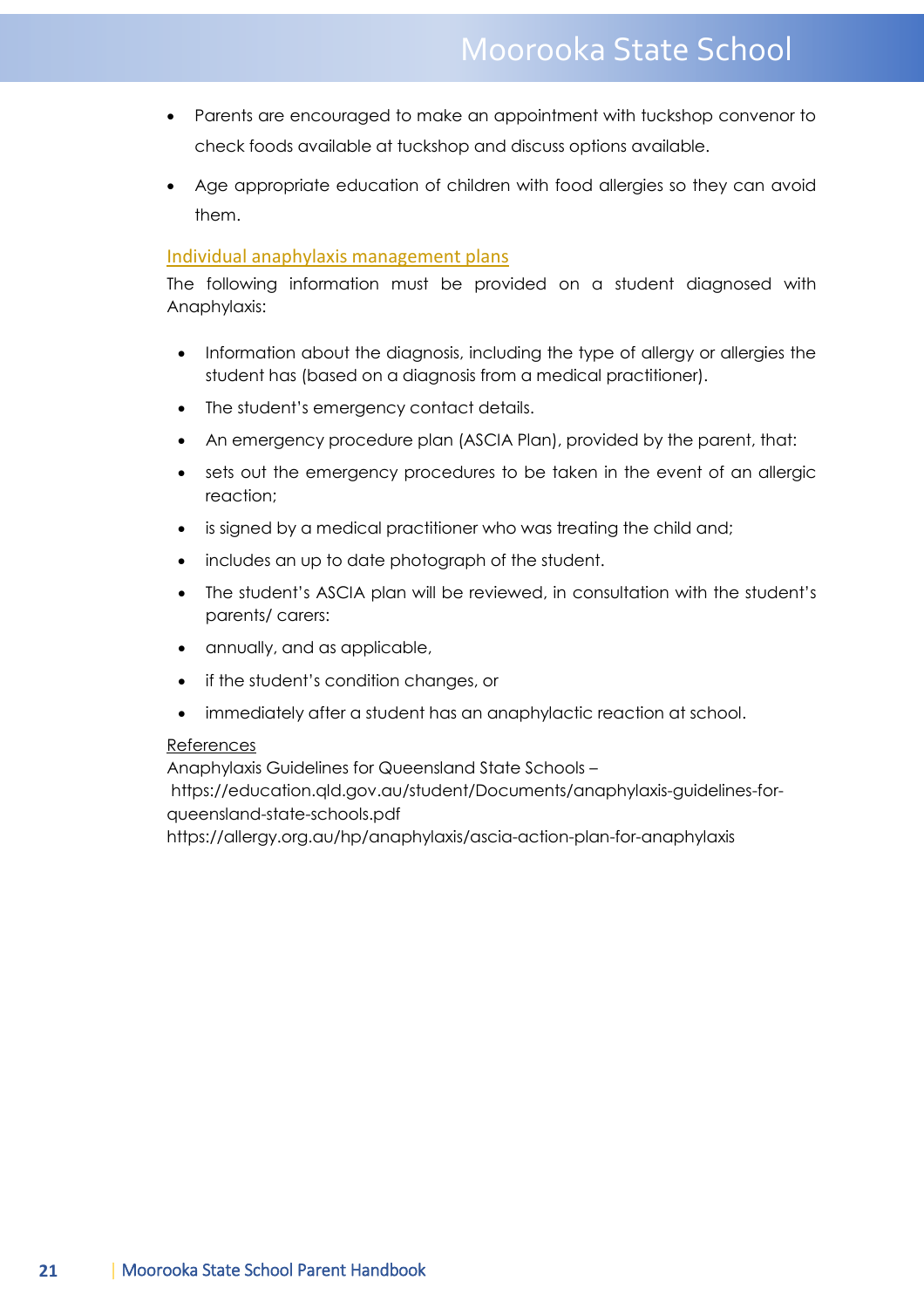## <span id="page-21-0"></span>Student Code of Conduct

Moorooka State School is committed to provisions that ensure all students have a right to and receive a quality education. Essential to effective learning is a safe, supportive and disciplined environment that respects the rights of all students to learn, the rights of teachers to teach and rights to be safe.

Children are expected to be courteous, considerate and behave appropriately at school and when travelling to and from school. As representatives of our school, children must also be on their best behaviour on excursions, at school camps and when competing in sporting events.

#### Code of Conduct

All members of the school community have rights. These rights ensure we all feel safe, can learn and are treated with respect and dignity.

In order to uphold these rights at Moorooka State School, we value the following baseline behaviours for all members of the school community. Our expectations relate to behaviour outside of school that affects the good order and management of the school, including inappropriate online behaviour.

#### **Safety.**

School community members will act in a responsible manner that presents no danger to the physical or emotional security of themselves or others. Violence, or the threat of violence, will not be tolerated, including the possession of unsafe objects at school.

**Respect.** School community members will treat each other with courtesy and consideration at all times, being mindful of the rights and differing responsibilities of each person. Such courtesy will be reflected in both action and communication.

#### **Responsible.**

School community members will endeavour at all times to make appropriate behaviour choices and accept accountability for the outcomes of their actions.

#### **Effort.**

School community members will be mindful of the fact that the primary aim of schooling is student learning. Each member will actively fulfil their role in this process to the best of their ability.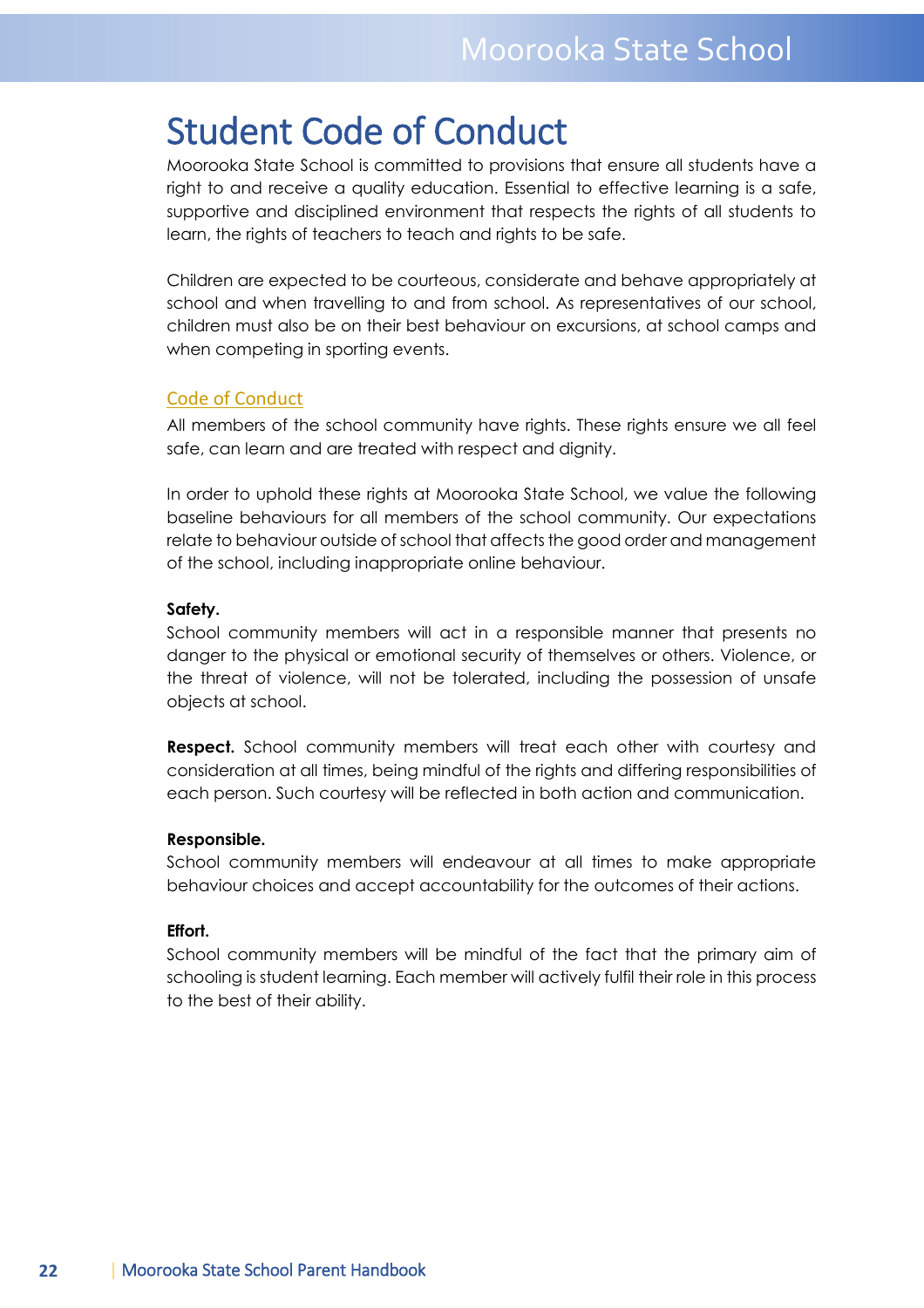## <span id="page-22-0"></span>Roles

#### **Schools are expected to:**

- > Provide safe and supportive learning environments
- > Provide inclusive and engaging curriculum and teaching
- > Initiate and maintain constructive communication and relationships with students and parent/carers
- > Promote the skills of self-management.

#### **Students are expected to:**

- > Participate actively in the schools education program
- > Take responsibility for their own behaviour and learning
- > Demonstrate respect for themselves, other members of the school community and the school environment.
- > Behave in a manner that respects the rights of others, including the right to learn
- > Co-operate with staff and others in authority.

#### **Parents/Carers are expected to:**

- > Initiate and maintain constructive communication and relationships with school staff regarding your child's learning, wellbeing and behaviour.
- > Take an active interest in the school and wider community
- > Provide a positive role model for lifelong learning.
- > Support your child/children to continue their learning in the home environment.
- > Provide your child/children with the necessary materials for learning.
- > Participate actively in your child/children's schooling.

#### **All members of the school community are expected to***:*

> Conduct themselves in a lawful, ethical, safe and responsible manner that recognises and respects the rights of others.

## <span id="page-22-1"></span>Strategies to encourage appropriate behaviour

Honour Awards

Moorooka Merits

Explicit teaching of values, virtues, social skills through our 'Student Code of Conduct'.

<span id="page-22-2"></span>Formal acknowledgement via assembly/parade/ newsletter/school noticeboard

## Strategies for managing INAPPROPRIATE behaviour

Moorooka State School has a clearly outlined strategy that provides educational support or intervention in responding to unacceptable or potentially unacceptable behaviour (see illustration, next page.) The purpose of the responsible behaviour plan for students is to teach values, virtues, personal qualities, and appropriate behaviours to promote the core business of learning. Everyone in the Moorooka School Community, students, teachers, parents, administration and staff has a responsibility to respect the rights of others by respecting school/class.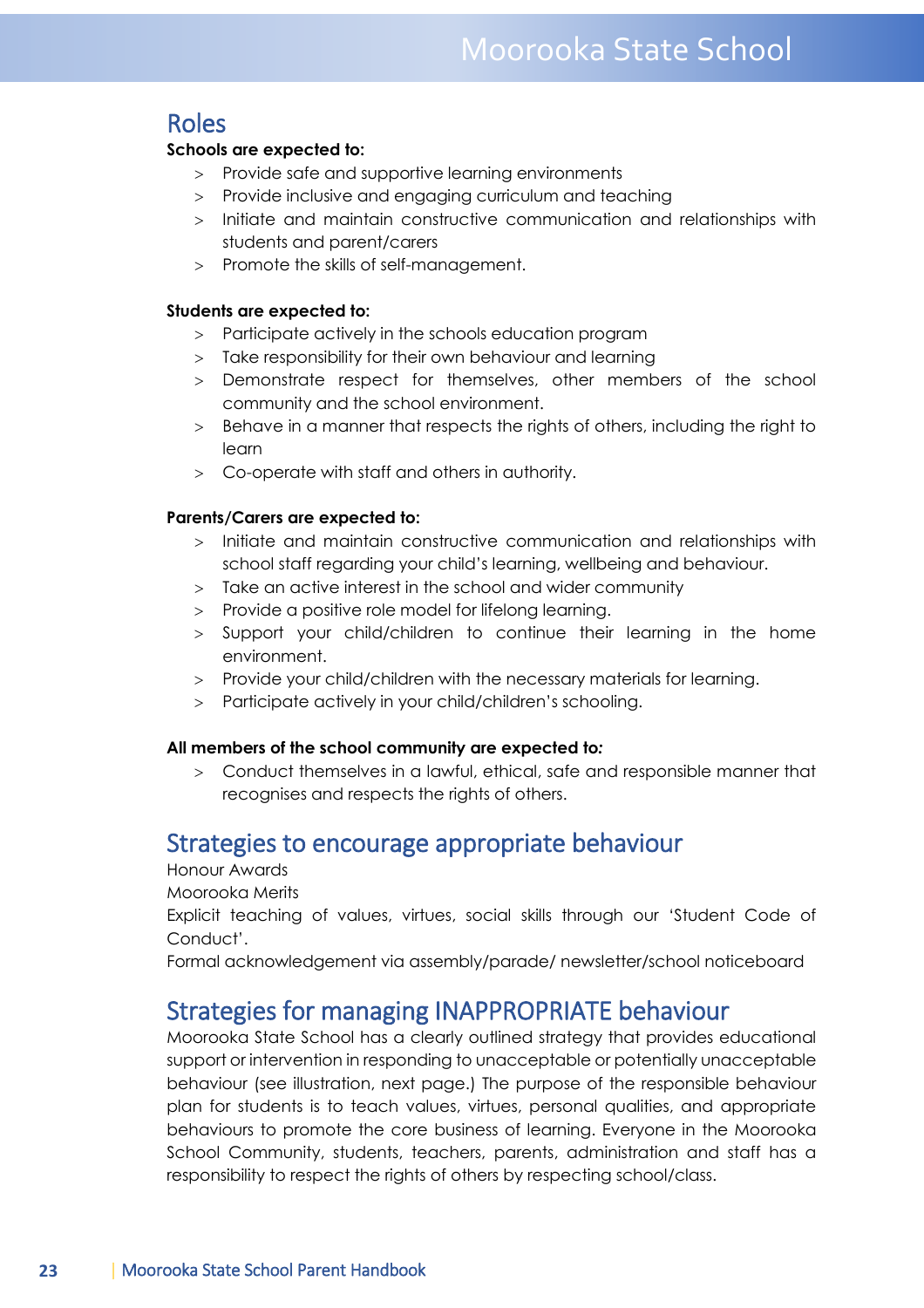## <span id="page-23-0"></span>About bullying: parent information

#### Statement of belief

At Moorooka State School we believe in a strength based approach, and follow a restorative justice model. Restorative justice uses the incident of inappropriate behaviour as an opportunity to educate students about the impact of their actions, and strengthen them to make better choices next time, while accepting natural consequences for actions.

This approach actively involves students in repairing harm and taking responsibility for the development of positive peer relationships. The goal of a restorative justice approach is to solve the problem rather than interrogate, punish, blame or label individuals.

#### Bullying can be:

- Physical e.g. hitting, poking, tripping or damaging someone's belongings.
- Verbal e.g. name calling, insults, homophobic or racist remarks and verbal abuse.
- Social (covert) e.g. lying, spreading rumours, playing a nasty joke, mimicking and deliberately excluding someone.
- Psychological e.g. threatening, manipulation and stalking.
- Cyberbullying e.g. using technology (e.g. email, mobile phones, chat rooms, social networking sites) to bully verbally, socially or psychologically.
- Sexual e.g. physical, verbal or sexual misconduct.

#### What bullying isn't?

- Mutual arguments and disagreements
- Single episode of social rejection or dislike
- Single-episode acts of nastiness or spite
- Random acts of aggression or intimidation.

#### How we deal with bullying

- Ensure adequate supervision in the playground with clear guidelines about appropriate and inappropriate play and consistent consequences for both.
- Use parade, assembly and the school newsletter to inform the school community of processes to deal with bullying.
- Use co-operative learning strategies, role play and group problem-solving.
- Deal with positive relationships and appropriate conflict resolution skills through the Moorooka State School Social Skills Program.
- Encourage professional development for teachers to promote a consistent response to bullying.
- Involve non-teaching staff in the implementation of our Responsible Behaviour Policy.
- Observe signs of distress or suspected incidents of bullying.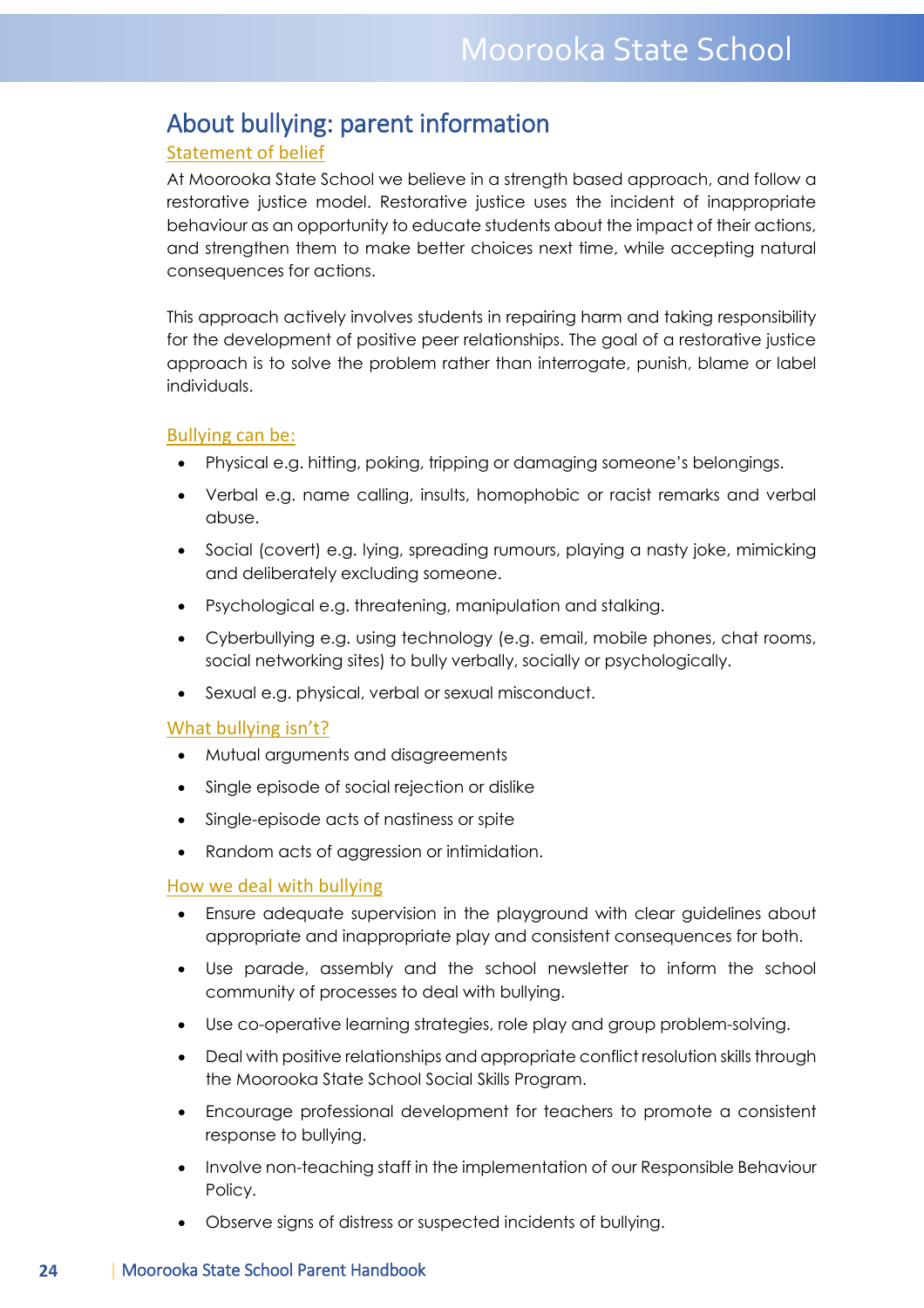## Moorooka State School

- Treat all reports of bullying seriously.
- Negotiate solutions to problems wherever possible.
- Follow up and monitor negotiated solutions.
- Provide support to help the bully understand and change their behaviour.

#### Contact people

Students have three (3) designated contact points within the school to report bullying

- > Staff on duty (Teacher Aides/Teachers)
- > Class Teacher
- > Deputy Principal and Principal

Parents can report bullying by contacting the Deputy Principal or Principal. All reports of bullying must include:

**When the bullying is taking place? Where the bullying is taking place? Who is involved? What are the behaviours of concern? How long has the bullying been occurring?** 

All reports of bullying will be investigated by the person who received the report. Following the investigation process the No Blame Approach may be implemented. The No Blame Approach follows these distinct steps:

#### What happens when a case of bullying is reported

The Shared Problem-solving (No Blame) Approach to handling bullying is suitable for stopping bullying behaviour. Specific acts of violence should be dealt with in accordance with the law. This is an enabling approach to bullying. It starts with the understanding that it is more important to solve the problem of bullying than to punish the perpetrator. It is important that the process is properly managed, so that bullying is not reinforced.

If the process is unsuccessful - Administration are informed to refer to other agencies for support.

#### What can your child do if he/she is being bullied?

- tell the person to stop
- use neutral language to respond to the bullying, like 'maybe' or 'that's what you think'
- walk away
- try to act unimpressed.

#### **BUT IF IT'S BEEN GOING ON FOR A WHILE AND THESE DON'T WORK...**

- talk to your friends for support
- talk to your parents
- talk to a teacher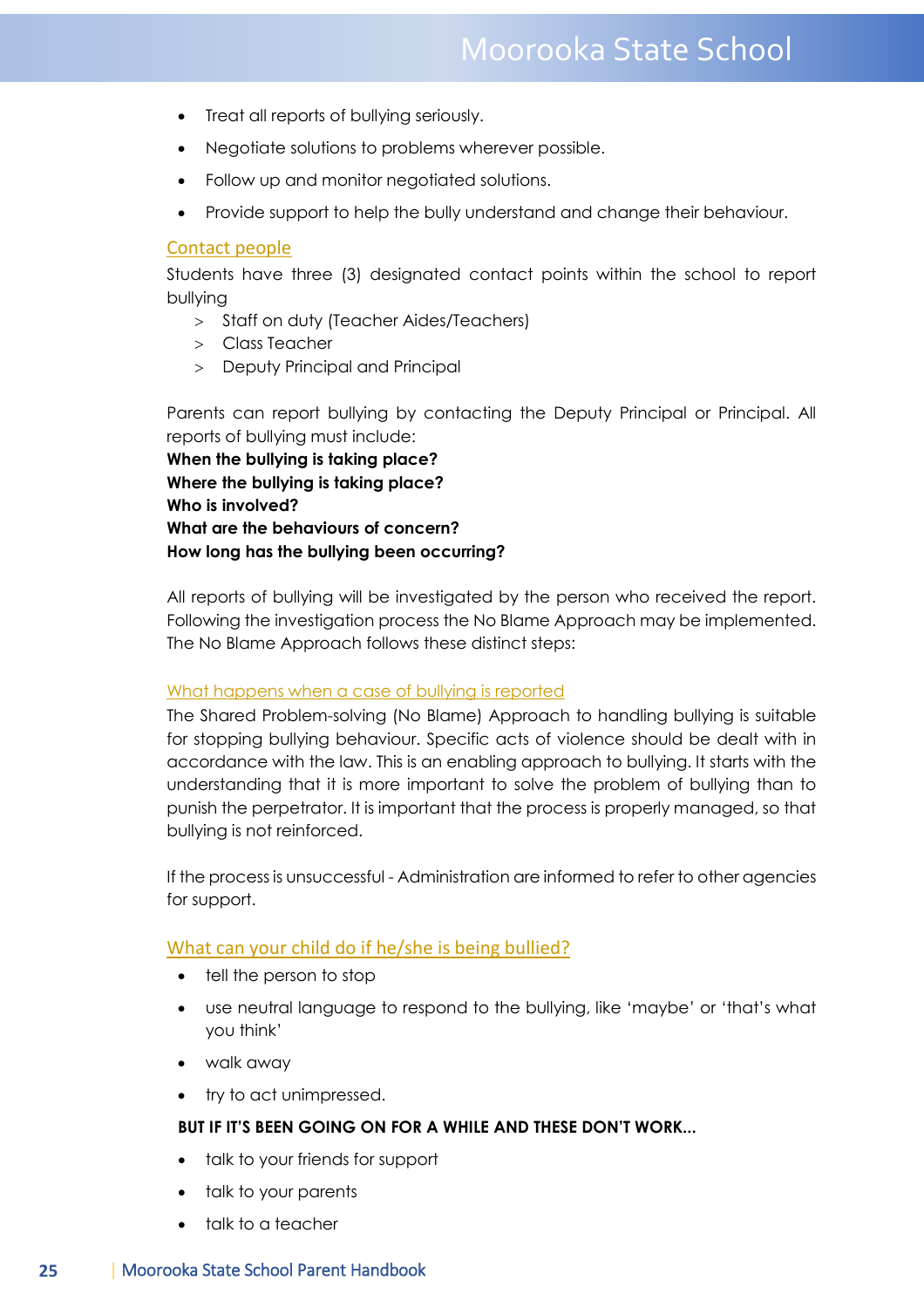## Moorooka State School

#### **IF YOU SEE SOMEONE ELSE BEING BULLIED...**

- tell the person acting like a bully to stop
- talk to a teacher
- don't watch or join in
- try to change the subject
- try to comfort and/or include the person who's being targeted
- explain that it's nothing to do with them it's about the other person's behaviour.

#### **IF YOU'RE BEING CYBERBULLIED...**

- don't respond to the message or image
- save the evidence
- block and delete the sender
- report the situation to the website or Internet Service Provider
- tell trusted people friends, adults, teachers, parents and police if necessary.
- Report it. Report it. Report it.

#### **Possible warning signs that your child may be being bullied:**

- > **unexplained bruises, scratches or cuts**
- > **torn or damaged clothing or belongings**
- > **frequent complaints of non-specific pains, headaches, abdominal pains or physical ailments**
- > **signs of fear such as bed wetting or nightmares**
- > **feeling un-popular - "No one likes me or No one wants to play with me."**
- > **has lost interest in school work or suddenly begins to do poorly in school**
- > **appears afraid of going to school or taking part in organised activities with peers.**

#### What can parents do if your child is being bullied?

- Talk. Start a conversation about being bullied. But don't make it intense or you might deter them from talking to you.
- Listen. Hear the whole story without interrupting. Ask what they want to happen before you make any suggestions.
- Explain. It's normal to feel hurt. It's never OK to be bullied, and it's NOT their fault.
- Find out what is happening. Ask what, when and where the behaviours occurred, who was involved, how often and if anybody else saw it. Find out if any teachers know and if the school's done something to address the situation.
- Contact the school. Check the school's bullying policy. Make an appointment to speak to your child's teacher. Be calm! Make a follow-up appointment in a week or two to make sure the situation is being addressed. Take your child.
- Give sensible advice don't advise your child to fight back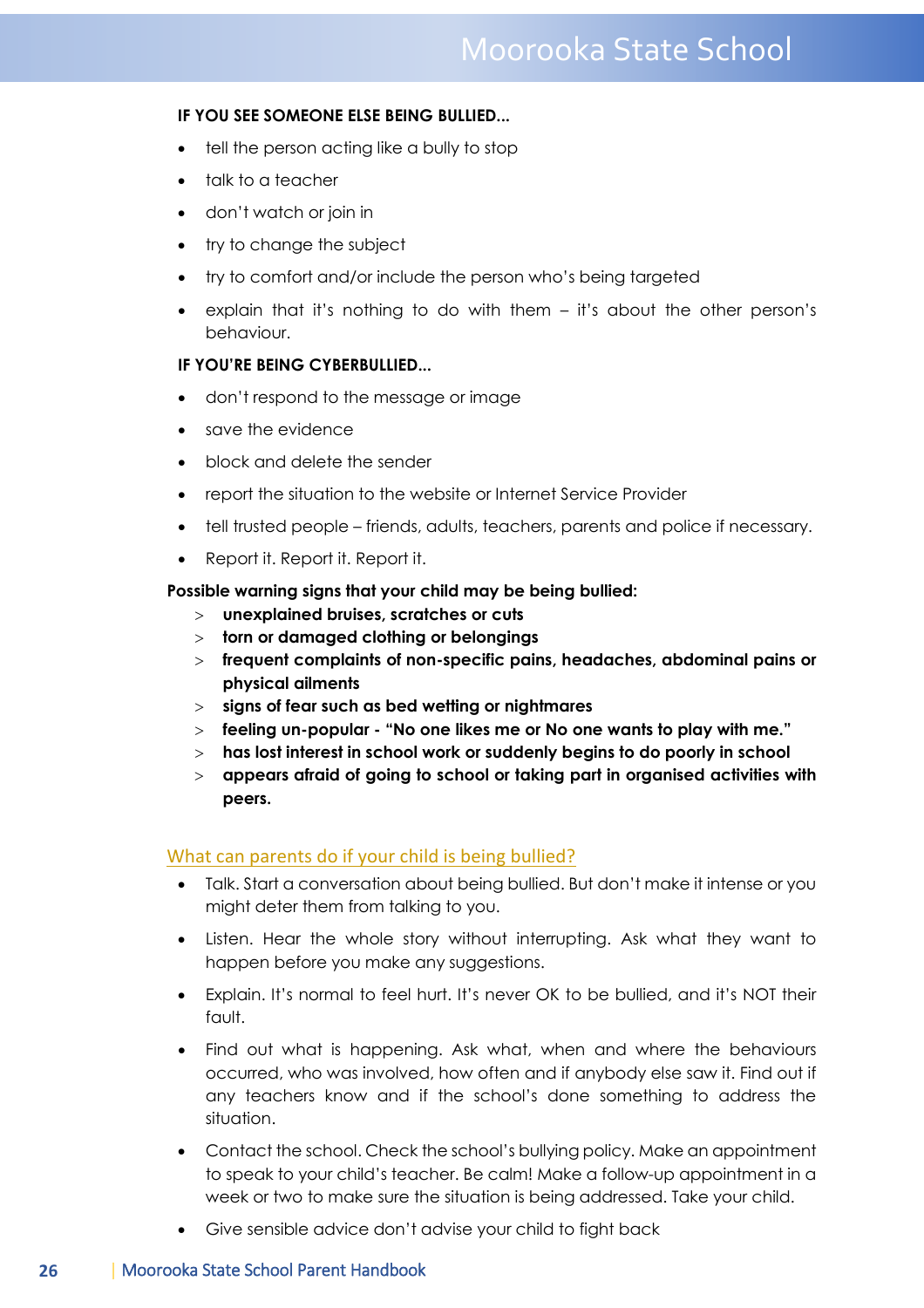- Help your child work out some things to do.
- Nobody behaves badly when they are feeling strong. It is important to get everyone the help they need!

#### <span id="page-26-0"></span>**Property**

Staff make all attempts to ensure your child's property is safe. However, children must accept responsibility for their own belongings. As part of their education, children learn to respect others' property and care for their own. In our experience, very few items at school are actually 'stolen' — most are simply lost or misplaced. Please note the following:

- All items should be clearly marked with your child's name.
- Money needs to be looked after carefully.
- Valuable items should not be left in desks, bags or open areas.
- Valuables should be left with class teacher or office staff before school.
- Sharing property is not encouraged.

## <span id="page-26-1"></span>Travelling to and from school

#### Cars and Pedestrians in and around the school ground

In the interest of SAFETY for our children and the smooth flow of traffic around our school, please observe the following:

- Children are to go directly home in the afternoons.
- Children are not to remain in the school grounds and are to leave the grounds by 3.00pm-at the latest!
- Use pedestrian crossings to cross roads with your children at all times.
- Observe 40 km/hr speed zones BEFORE and AFTER pick up or drop off on Sherley Street and Beaudesert Road.
- Pick up children promptly.

#### PLEASE DO NOT:

- Stop in Sherley Street except for designated "Stop, Drop and Go" signs.
- Use driveways as turnarounds.
- Park across driveways as these must be kept clear at all times for Emergency and other authorised vehicles.
- Park in staff car parking areas.

#### Bicycles etc. in and around the school grounds

Bicycles, scooters etc. are not to be ridden in the school grounds. They must be walked in and out. Bicycles are to be secured in the bike racks between 8:15am and 8:50am. The racks will then be locked until 2:55pm. Outside the school grounds, riders are bound by the road rules, especially those related to helmets and riding on footpaths.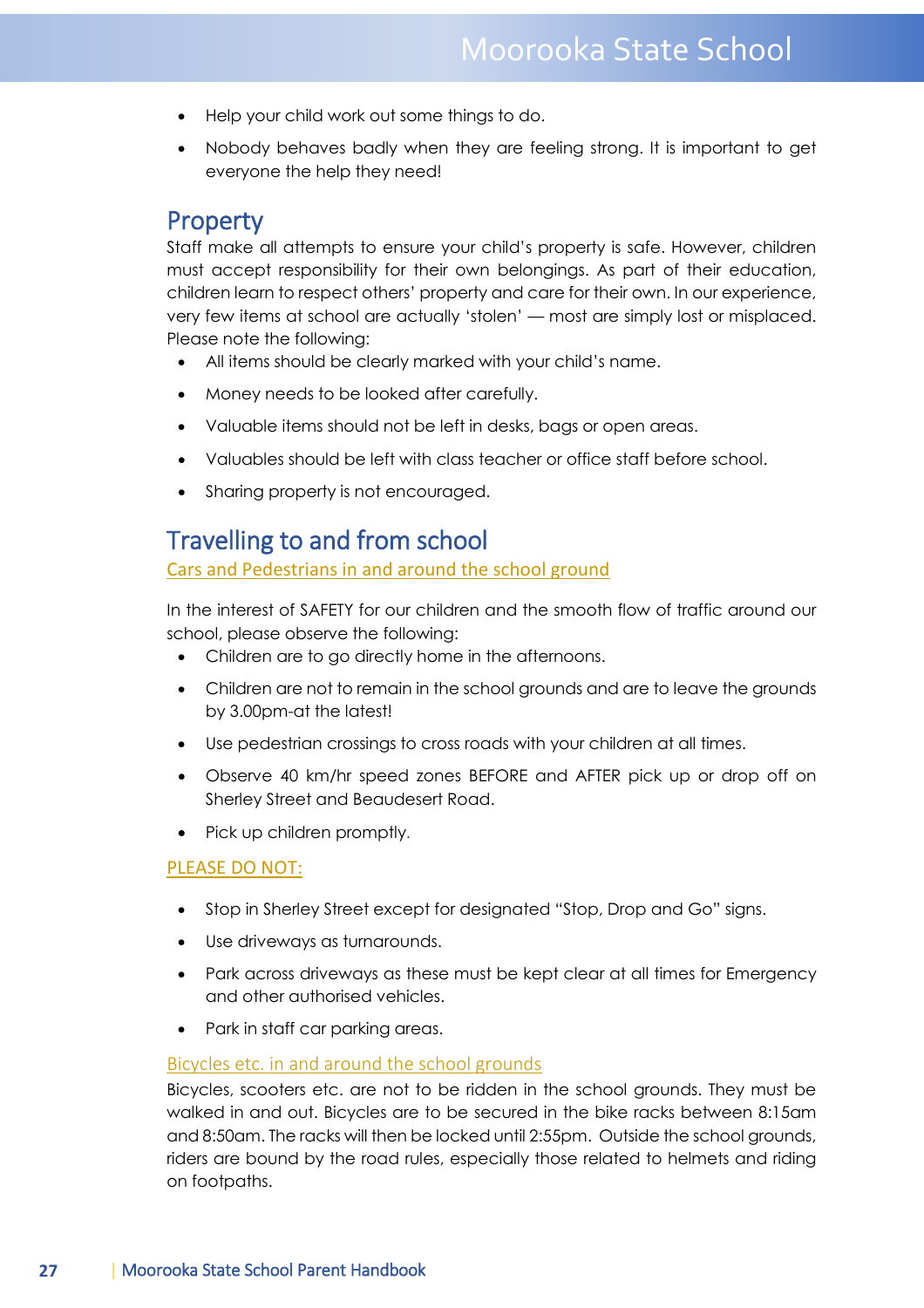## <span id="page-27-0"></span>Parents/carers in the school grounds

Parents/carers are always welcome at our school and are invited to join in activities. However, under no circumstances should parents/carers approach children (other than their own) in the playground. If a dangerous or unacceptable situation is observed, parents/carers should bring this promptly to the attention of the nearest staff member or to the office. We take ALL parents/ carers' reports seriously.

Your co-operation with this will make our school a safe and pleasant environment. Visits from parents/carers/relatives are discouraged during lunch breaks and playtime.

Any parent visits to the school, including in a voluntary capacity, must sign in through the office for safety and security.

Parents/carers are asked not to visit classrooms after 8:30 am as this is preparation time for teachers and not to stand outside classrooms for extended periods in the afternoons as this can disturb children and the school routine.

## <span id="page-27-1"></span>Volunteering

## <span id="page-27-2"></span>Visitors and volunteers guidelines

Visitors and volunteers play an important role in our school and we greatly value their support and contributions. They assist in classrooms with reading, group work, art activities and help organise events. Volunteers also join students on excursions and camps, and support extra-curricular groups and teams, e.g. music, sport, chess, swimming. We appreciate and encourage this.

All visitors and parents/carers or involved citizens undertaking volunteer duties must sign in through the school office. Visitors' badges, available from the office, should be worn. **All volunteers, who are not parents/carers of Moorooka State School children,** are required to produce a 'Suitability Card' (Blue card), which is obtained after completing a 'Working with Children Check' through the Commission for Children and Young People. Volunteers are also provided with a copy of the Moorooka State School Volunteers Handbook and are required to sign a Confidentiality Agreement and acknowledgement of our Code of Conduct.

Just as parents/carers have expectations of our school staff, we have expectations of our many volunteers. These are:

- Model appropriate language, behaviour, dress and appearance.
- Be dependable. If you volunteer for something please be there and on time, or at least let us know if you can't make it. Teachers may have organised activities that require group supervision.
- If you are unclear as to the task, ask the teacher for clear instructions.
- Expect high standards from our students in terms of work, behaviour and attitude.
- Report any matters of concern in relation to children to the teacher. These include behaviour, children having difficulty with the activities or health/safety matters.